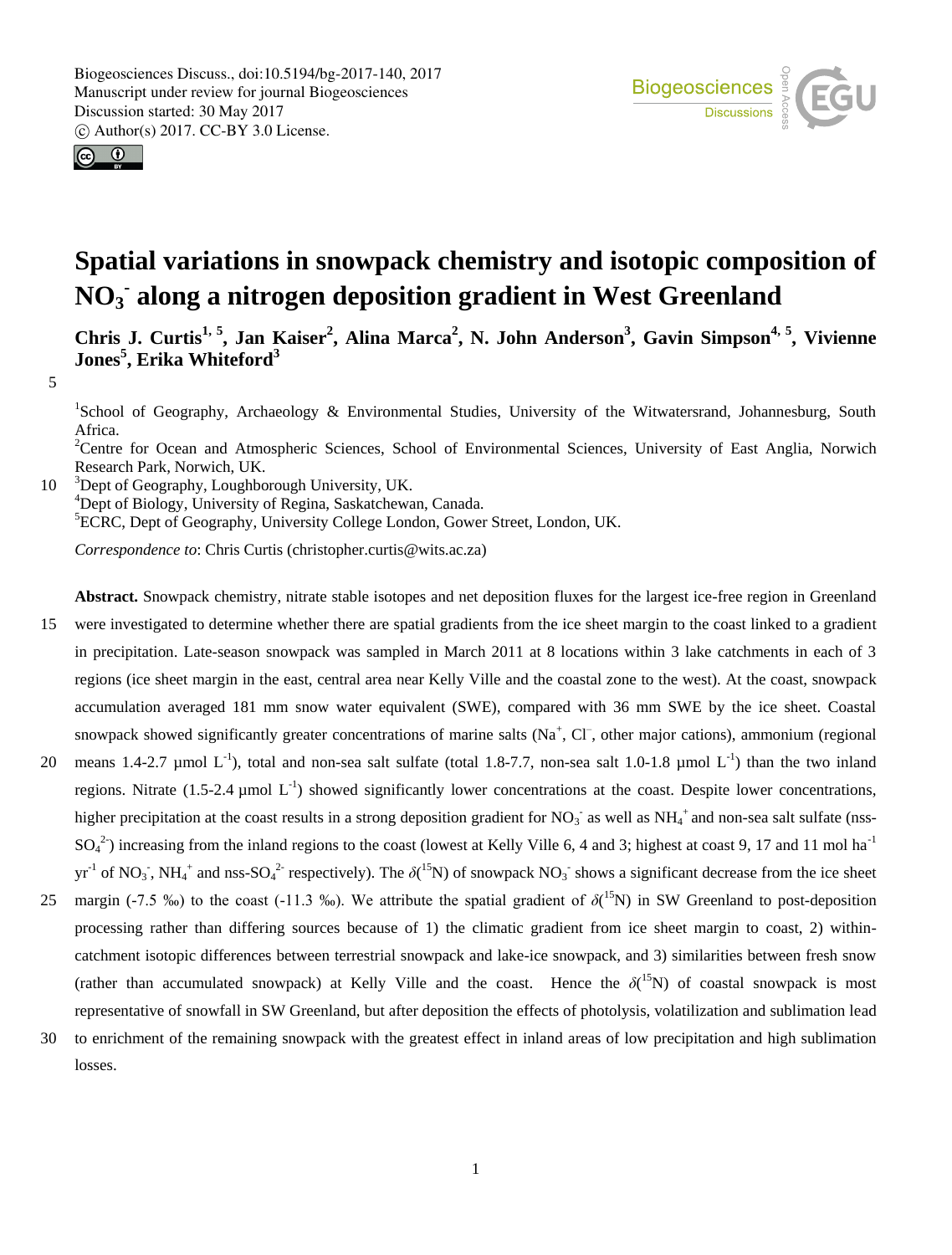



# **1. Introduction**

In recent years it has been demonstrated that anthropogenic nitrogen deposition, primarily from fossil fuel combustion, has reached areas very remote from the original sources, including high latitude sites in the Arctic. Evidence includes contemporary deposition monitoring (AMAP, 2006), the snowpack record of the Greenland ice sheet (Hastings et al., 2009) 5 and palaeolimnological records in Arctic lakes (Holtgrieve et al., 2011). However, contemporary deposition data are sparse in such remote areas due to logistical and cost limitations. According to AMAP (2006), "more observations for  $NO<sub>3</sub>$  in air and precipitation are required to better understand the development of  $NO<sub>3</sub>$  pollution in the Arctic" and Greenland is a striking example of the paucity of data. In addition, stable isotopes of  $NO<sub>3</sub>$  have been used to understand both temporal changes and spatial patterns in N deposition as well as links to ecological changes recorded in Arctic lake sediments. Stable 10 isotope data are even more restricted in the Arctic despite their value for understanding pollutant pathways and ecological impacts, with most published data derived from studies in the centre of the Greenland ice sheet (Hastings et al., 2009;

Fibiger et al., 2016) or from Svalbard (Heaton et al., 2004; Tye and Heaton, 2007; Björkman et al., 2014).

The largest ice-free region of Greenland is found in the south-west, where a great number of lakes have been the subject of 15 several limnological and palaeolimnological studies. The region between the edge of the ice sheet, the key international airport hub at Kangerlussuaq and the coastal town of Sisimiut, was selected for an integrated study into the potential effects of nitrogen deposition on Arctic lakes (Figure 1) without the confounding effects of climate change, since there was no significant warming trend in the region for most of the  $20<sup>th</sup>$  Century (Hanna et al., 2012). This study presents a first attempt to characterise the chemistry and isotopic composition of  $NO<sub>3</sub>$  inputs across an assumed deposition gradient from the ice sheet

20 margin to the coast.

Around half of precipitation in West Greenland falls as snow, with year-to-year variability (e.g. 45 % at Sisimiut and 52 % at Kangerlussuaq from 1994-1997; Yang et al., 1999, and 37-42% at the ice sheet in 2011-12; Bosson et al., 2013). Hence snowpack chemistry (if unchanged following deposition) can provide the data required for estimating annual deposition of

- 25 pollutants in remote Arctic regions where regular deposition monitoring is not possible due to logistical and financial constraints. In high snowfall regions with a fairly continuously accumulating snowpack, late season snowpack may provide a good estimate of total deposition inputs over the snow season, which may cover more than 6 months in high altitude or high latitude sites (e.g. Rockies – Turk et al., 2001; Ingersoll et al., 2008; Williams et al., 2009). However, in West Greenland the inland areas experience very low precipitation inputs, while sublimation of accumulated snowpack is also important (Bosson
- 30 et al., 2013). Annual mean precipitation at Sisimiut from 2001-2012 was 631 mm while at Kangerlussuaq it was 258 mm (Mernild et al., 2015). Much greater accumulation of snowpack occurs in the coastal areas, so it is expected that there is a gradient of precipitation, snowpack accumulation and resultant deposition of pollutants from the interior ice sheet margin to the coast.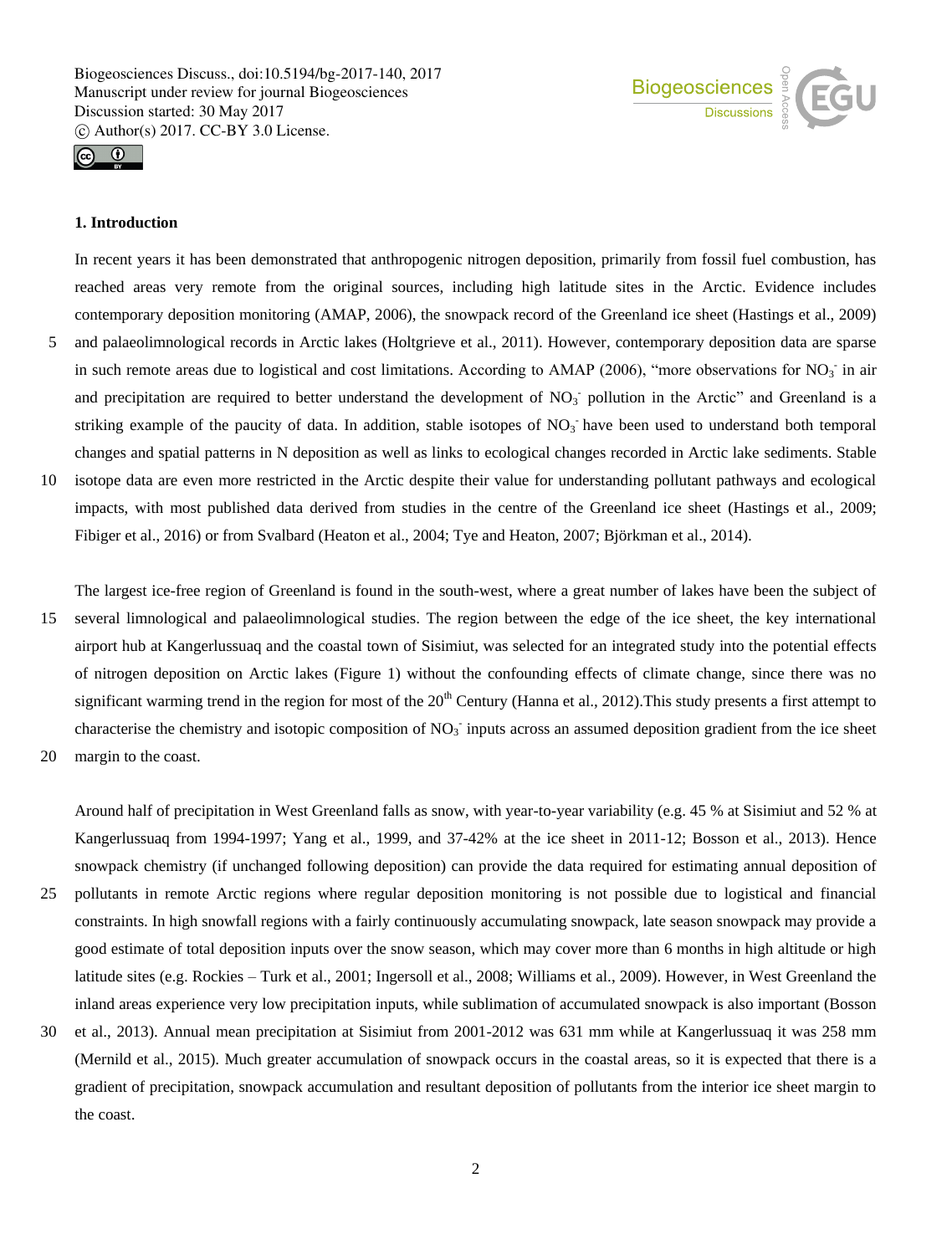



Here we describe the spatial variation in total inorganic nitrogen (TIN:  $NO_3^- + NH_4^+$ ) and sulfur deposition in snowpack and the isotopic signature of snowpack  $NO_3^- (\delta(^{15}N), \delta(^{18}O)$  and  $\Lambda(^{17}O)$ ) for three regions in West Greenland. We use the strong climatic gradient to test the hypothesis that both the delivery of TIN deposition and isotopic composition of  $NO<sub>3</sub>$  will differ from the ice sheet margin to the coastal region.

5

# **2. Methods**

# **2.1 Site selection**

As part of a wider study of the ecology and palaeolimnology of low Arctic lakes, deposition study sites were based in three clusters of lake catchments along an assumed deposition gradient from the ice sheet margin to the coast (Figure 1, Table 1),

- 10 hereafter referred to as ice sheet, Kelly Ville and coastal sites. Three lake catchments were chosen within each region on the basis of previous studies and suitability for (palaeo-)limnological studies reported elsewhere. Five replicated late season snowpack samples were collected within the terrestrial part of each catchment, with a further three replicates obtained from the snowpack on the frozen lake surface. Hence for the purposes of the present study considering spatial gradients, eight samples each from three lake catchments are considered to represent 24 replicated samples within each region. All
- 15 catchments are located within a narrow latitudinal band around 67° N with a maximum difference in latitude of only 0.2° (22 km). The maximum distance between sites is 153 km (152 km in east-west direction). The distances between regions are much greater than the distance between lake catchments within each region. The central Kelly Ville sites are at least 98 km from the closest coastal site and 33 km from the closest ice sheet site. Within each region, the largest distance between sites is 12 km at the coast, 8 km at Kelly Ville and 5 km at the ice sheet.

20

#### **2.2 Snowpack estimation and sampling**

Snowpack depth and density were measured during repeat traverses of each catchment along a grid-based pattern to obtain a spatial coverage of 50-150 measurements per catchment. Depth was measured every 100 m with a graduated pole while density was estimated by taking a snow core of known volume using a 37 mm internal diameter plastic pipe at every 5<sup>th</sup>

25 measurement point and weighing in the field using a spring balance. Snowpack sampling locations were selected to obtain representative spatial coverage within each lake catchment, recognising the spatial variations in aspect, altitude and snowpack depth where snowpack coverage was unevenly distributed within catchments. Within each catchment, samples were obtained from upper, mid-level and lakeside elevations and different aspects, but logistical constraints limited sampling to just five locations. In addition, three lake snowpack samples on top of the lake ice were obtained from equally spaced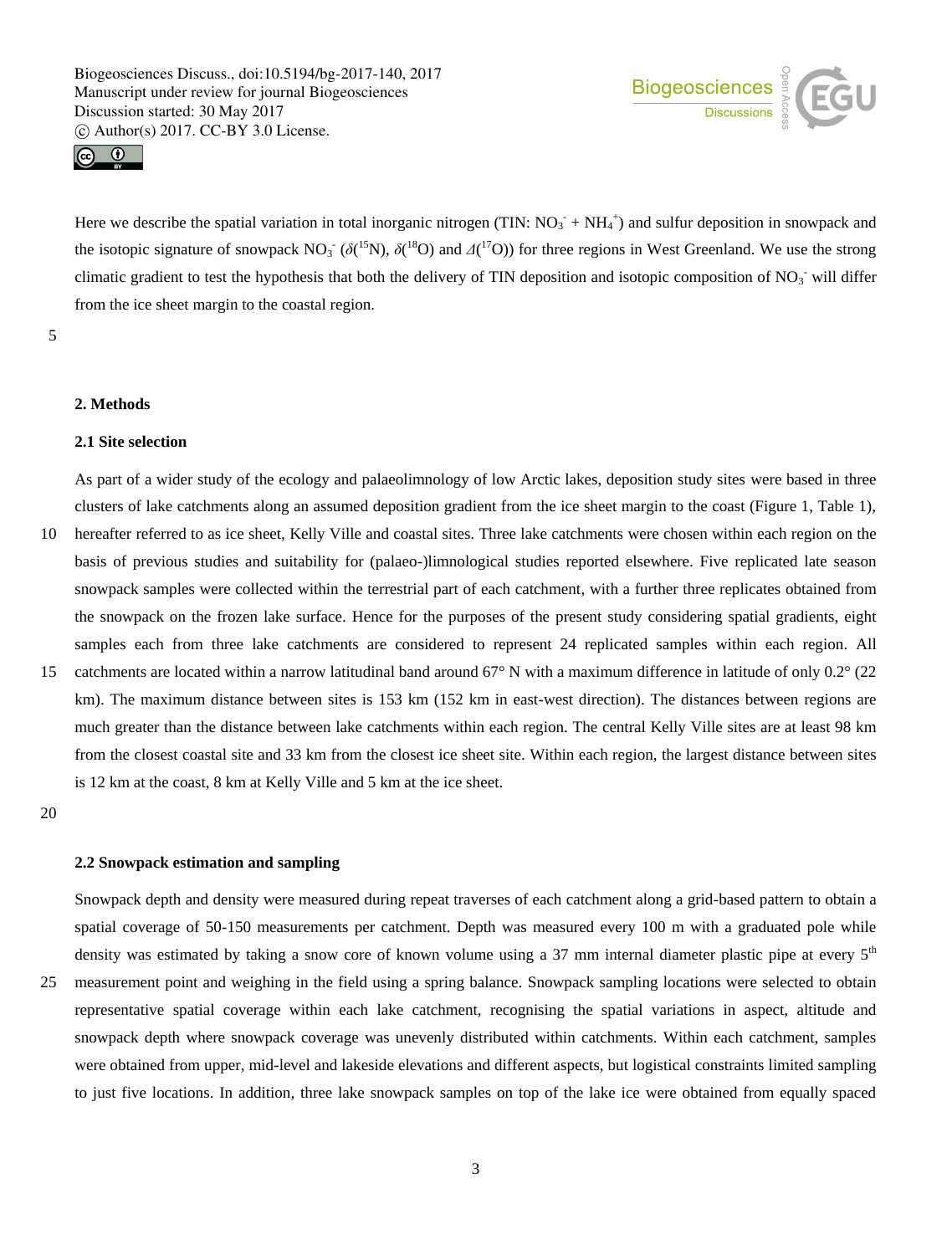



locations along the longest axis of the frozen lake. Hence eight samples per catchment were collected, but comparisons of terrestrial snowpack and snow accumulated on lake ice were also possible.

Snowpack was sampled according to USGS ultra-clean protocols (Clow et al., 2002; Ingersoll et al., 2008, 2009). In 5 summary, all sampling equipment and sample bags were triple rinsed with distilled deionised water (DDIW), with field blanks obtained by rinsing off the sampling shovel and scoop into a clean sample bag with a DDIW wash bottle in the field. Depth-integrated snow samples were collected with a polycarbonate scoop and kept frozen in clean polyethylene bags until processed in the laboratory. Fresh latex gloves for each sample were worn at all times while sampling and processing in the laboratory. Back in the laboratory, snow samples were allowed to thaw at room temperature overnight and then filtered

10 through 0.45 µm nylon membrane filters (Millipore) prior to storage and freezing in 125 ml ultra-clean LDPE bottles. Samples were kept frozen and transported back to the isotope laboratory at UEA where they were stored frozen prior to analysis.

Sampling was carried out in the late winter period to capture as much of the accumulated snowpack as possible without the

15 risk of substantial snowmelt occurring (cf. de Caritat et al., 2005); all total snowpack samples were collected between  $22<sup>nd</sup>$ March and 1<sup>st</sup> April 2011. Snowpack profile temperature and physical description were noted as per Ingersoll et al. (2009) for assessment of snowpack status and whether melt was in progress. In addition, to assist with bulk deposition estimates, ad hoc sampling of rainfall and fresh falling snow was carried out on numerous occasions during field campaigns in each region during 2011 and 2012.

20

# **2.3 Chemical and isotopic analysis**

The nitrogen ( ${}^{15}N/{}^{14}N$ ) and oxygen ( ${}^{18}O/{}^{16}O$ ,  ${}^{17}O/{}^{16}O$ ) isotope ratios of  $NO_3^-$  were determined using the denitrifier method (Casciotti et al., 2002; Kaiser et al., 2007). The isotope ratios are expressed as relative isotope ratio differences (isotope deltas) with respect to the international reference materials Air-N<sub>2</sub> for nitrogen isotopes and Vienna Standard Mean Ocean

25 Water (VSMOW) for oxygen isotopes, e.g.  
\n
$$
\delta({}^{15}N/{}^{14}N, NO_3^-) = \frac{R_{sample}({}^{15}N/{}^{14}N, NO_3^-)}{R_{reference}({}^{15}N/{}^{14}N, NO_3^-)} - 1
$$
\n(1)

Instead of the complete quantity symbols (i.e.  $\delta(^{15}N)^{14}N$ , NO<sub>3</sub><sup>-</sup>) etc.) we use the short-hand notation  $\delta(^{15}N)$ ,  $\delta(^{17}O)$  and *δ*(<sup>18</sup>O). Since *δ*(<sup>17</sup>O) and *δ*(<sup>18</sup>O) are highly correlated, we use the <sup>17</sup>O excess, *Δ*(<sup>17</sup>O), instead of *δ*(<sup>17</sup>O) and define it (following Kaiser et al., 2007) as:

30 
$$
\Delta({}^{17}O) = \frac{1 + \delta({}^{17}O)}{[1 + \delta({}^{18}O)]^{0.5279}} - 1 \tag{2}
$$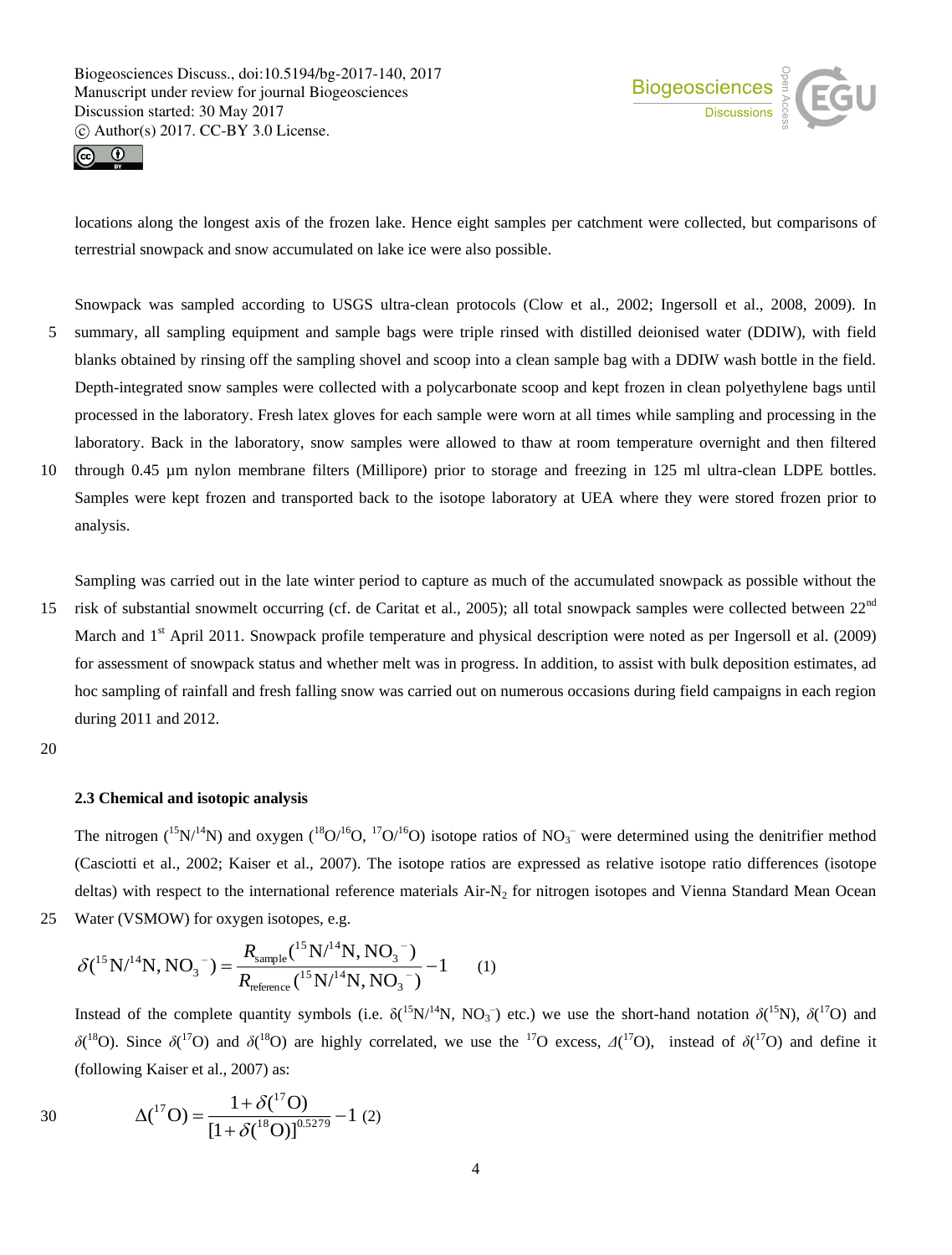



The international reference material IAEA-NO-3 was used for calibration of the delta values, using  $\delta(^{15}N) = 4.7$  % (vs. Air-N<sub>2</sub>),  $\delta$ <sup>(18</sup>O) = 25.61 ‰ (vs. VSMOW) and  $\delta$ <sup>(17</sup>O) = 13.18 ‰ (vs. VSMOW) (Kaiser et al. 2007), giving  $\Delta$ (<sup>17</sup>O) = -0.25 ‰. In addition, the reference materials USGS 34 ( $\delta(^{18}O) = -27.93$  ‰,  $\Delta(^{17}O) = 0.04$  ‰) and USGS 35 ( $\delta(^{18}O) = 57.50$  ‰,  $\Delta(^{17}O) =$ 20.88 ‰) were used to correct the measurements for oxygen isotope scale contraction. The analytical precision 5 (repeatability) based on repeat sample analysis was 0.2 ‰ for  $\delta(^{15}N)$ , 0.5 ‰ for  $\delta(^{18}O)$  and 0.3 ‰ for  $\Delta(^{17}O)$  (10 nmol NO<sub>3</sub>).

# **2.3.1 Base cations, SO<sup>4</sup> 2- , Cl-**

Chloride (CI<sup>-</sup>) and sulfate  $(SO_4^2$ <sup>-</sup>) concentrations were measured using ion chromatography on a Dionex ICS-2000 system (Thermo Fisher Scientific) comprising a Dionex Ion Pac AG18 guard column (50 mm x 2 mm), a Dionex Ion Pac AS18 10 analytical column (250 mm x 2 mm), isocratic elution with potassium hydroxide (KOH) at 24 mm, flow rate: 0.250 ml/min, column temperature: 30 °C, with supressed conductivity detection. Standards and ultrapure water blanks (18 M $\Omega$  cm, Purelab Ultra) were analysed at the beginning, in the middle and at the end of each sample batch for the calibration of the instrument and to account for any instrument drift during the run. The data were processed using Chromeleon software 6.8 (Thermo Fisher Scientific). The relative analytical precision (repeatability) based on repeat sample analysis was 2 % for both 15 Cl<sup>-</sup> and SO<sub>4</sub><sup>2</sup>. Major cations, Na<sup>+</sup>, K<sup>+</sup>, Mg<sup>2+</sup> and Ca<sup>2+</sup> were determined using inductively coupled optical emission

spectroscopy (ICP-OES; Varian Vista-Pro). Mean instrumental detection limits were 0.1, 0.01, 0.01 and 0.1  $\mu$ M, respectively, with a relative instrumental precision of 10 %.

# **2.3.2 Nutrients (NO<sup>2</sup> - , NO<sup>3</sup> - , NH<sup>4</sup> + , phosphate): autoanalyser**

20 Nitrite (NO<sub>2</sub><sup>-</sup>), NO<sub>3</sub><sup>-</sup> (after cadmium reduction to NO<sub>2</sub><sup>-</sup>), NH<sub>4</sub><sup>+</sup> and phosphate (PO<sub>4</sub><sup>3</sup>-, HPO<sub>4</sub><sup>2</sup>-, H<sub>2</sub>PO<sub>4</sub><sup>-</sup>) concentrations were determined colorimetrically using a Skalar San<sup>++</sup> autoanalyser. Detection limits of 0.1 µM (for NO<sub>3</sub><sup>-</sup> and NH<sub>4</sub><sup>+</sup>) and 0.01 µM (for  $NO_2^-$  and phosphate) were achieved, with a relative instrumental precision of 4 %.

# **2.4 Statistical analysis**

- 25 For all snowpack chemistry and isotope data, statistical analysis was first performed on aggregated regional data (15 catchment replicates plus 9 lake snow replicates; n=24 per region). Subsequent analyses were performed to compare catchment snowpack between regions, lake ice snowpack between regions, and catchment versus lake ice snowpack within regions. Generalized linear mixed models (GLMM) were used to investigate how snowpack chemistry and isotope variables varied between regions. A random intercept was included in the model to account for clustering in the data at the catchment
- 30 level. Snowpack chemistry variables were modelled using a Gamma GLMM with log link function to account for nonconstant variance. Stable isotope variables were modelled using a Gaussian GLMM with identity link function. Additional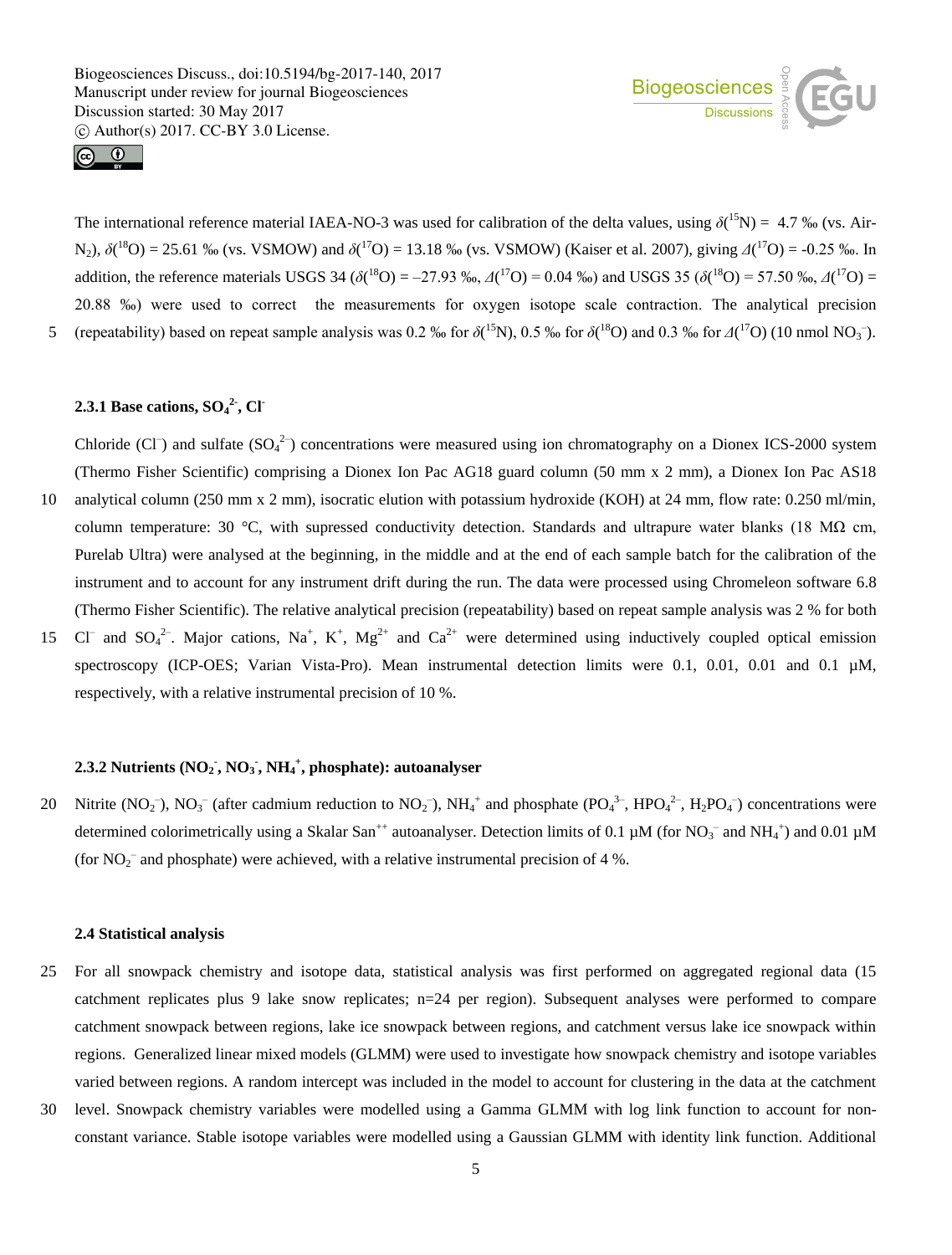



models explored differences in snowpack chemistry and stable isotopes between samples of catchment snow and snow over lake ice by including sample type, region, and their interaction terms in the fitted models.

Post-hoc pairwise comparison of the GLMM-estimated regional means was performed using Tukey contrasts and the 5 generalized linear hypothesis testing (GLHT) framework. For models of differences in snow sample type (terrestrial versus lake ice) post-hoc comparisons were restricted to comparison of sample type within region using appropriate contrast matrices.

All statistical analyses were performed using the R statistical language (version 3.3.2; R Core Team, 2016) with the lme4 10 package (version 1.1.12; Bates et al, 2015) for fitting GLMMs and the multcomp package (version 2.4.6, Hothorn et al, 2008) for GLHT post-hoc comparisons.

#### **3. Results**

# **3.1 Catchment scale snowpack depth and SWE estimation**

15 Estimates of snowpack depth and snow water equivalents (SWE) are presented in Table 2. Note that snow water equivalent calculations were carried out for the subset of points at which snow mass was measured in the snow tube and then corrected for mean snow depth across each catchment based on the much larger number of snow depth measurements. Snow density ranged from 0.20 to 0.34  $g \text{ cm}^{-3}$ , remarkably similar to the datasets used in the wide-ranging snow depth-SWE study of Sturm et al. (2010) (0.21-0.34 g cm<sup>-3</sup>).

#### 20

Snow depth measurements confirm that there is a major difference in snowpack accumulation from 16 to 20 cm mean catchment snow depth (max. 103 cm; overall 35.7 mm SWE) close to the ice sheet, up to 50-74 cm mean catchment snow depth (max. 260 cm; overall 180.8 mm SWE) at the coast. Depth and SWE are slightly higher at the central Kelly Ville catchments relative to the ice sheet sites, but all are still much lower than the coastal sites. At the two inland regions, snow

25 cover is much more patchy than at the coast, where continuous cover was found except on the steepest slopes (Figure 2).

#### **3.2 Snowpack sampling and chemistry**

Details of snowpack samples for chemical and isotopic analysis are provided in Table 3a (terrestrial) and 3b (lake ice snowpack). At the ice sheet, *sampled* terrestrial snowpack varied from 24 to 103 cm depth while *sampled* lake ice snowpack

30 reached only 23 cm maximum depth, reflecting the heterogeneous snow distribution around the catchment and suggesting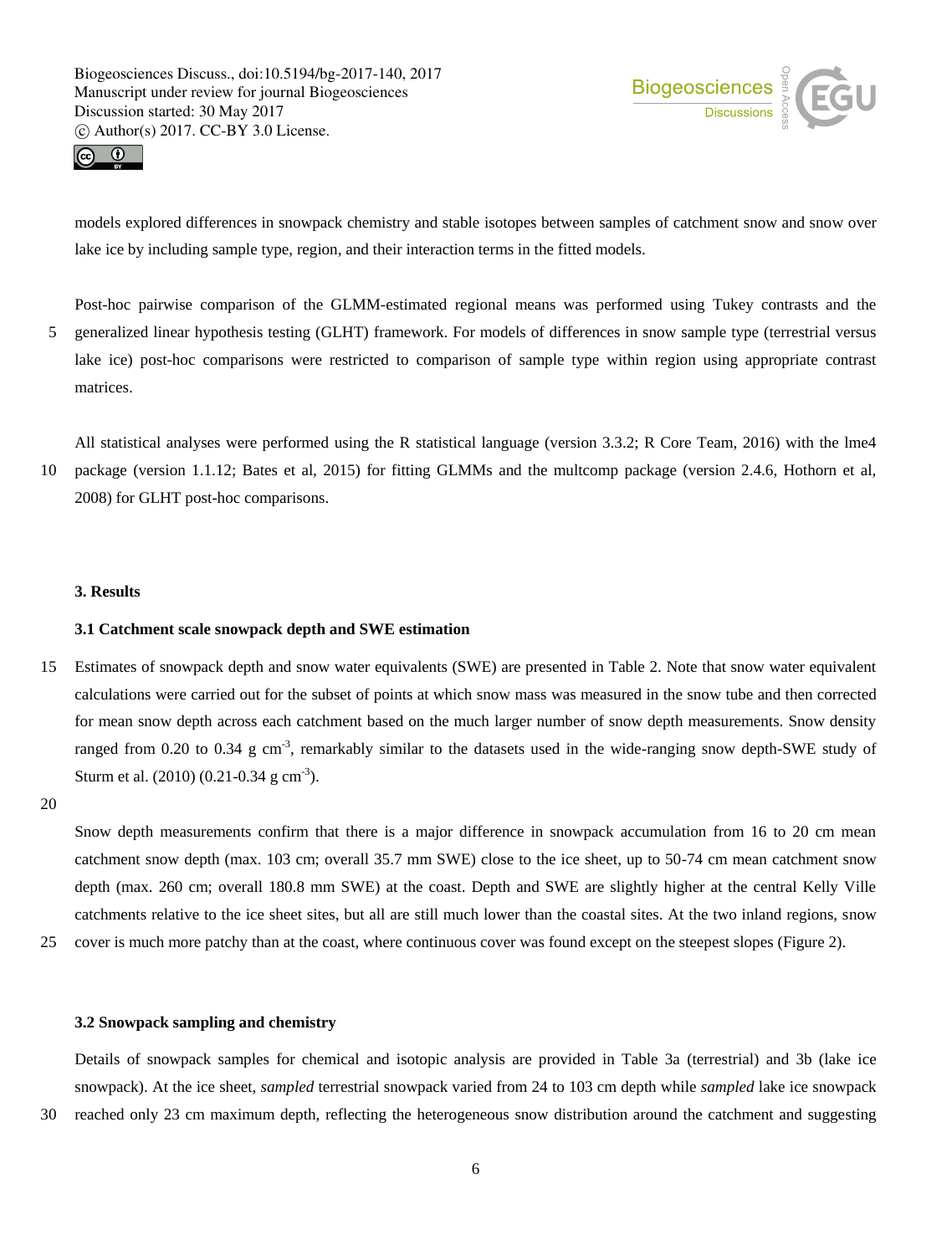



wind redistribution of the snow. Sampled terrestrial snowpack depth had a smaller range at the Kelly Ville catchments, from 23 to 65 cm, and again the lake ice snow depth was much smaller, reaching only 30 cm maximum depth. At the coastal sites, terrestrial snowpack depths from 28 to 240 cm were sampled while lake ice snow ranged from 19 to 60 cm depth. During the sampling period, air temperatures were all well below  $0^{\circ}$ C at the ice sheet and Kelly Ville sites, reaching a maximum of -6 5 °C. However, during sampling of the coastal snowpack, air temperatures were slightly above freezing, suggesting that some

snowmelt may have been occurring during the sampling period (Table 3a-b). Snowpack temperatures were only just below zero at the coastal sites and melting was observed in the lake ice snowpack at site AT1.

# **3.3 Regional comparison of aggregated snowpack data**

- 10 Concentrations of major ions in west Greenland snowpack are very low (<5  $\mu$ mol L<sup>-1</sup>) except for Mg<sup>2+</sup>, SO<sub>4</sub><sup>2-</sup> and the sea-salt associated ions Na<sup>+</sup> and Cl (Table 4). Analysis of the aggregated snowpack data shows that there are significant differences for most measured analytes except NO<sub>2</sub> between the coastal sites and both the Kelly Ville and ice sheet margin sites, while snowpack composition is very similar between the two inland regions (Table 4). For  $NH_4^+$ ,  $SO_4^2$ , Cl<sup>-</sup> and all base cations, concentrations are significantly higher in coastal snowpack than in the Kelly Ville or ice sheet regions (except for no 15 significant differences between the coast and ice sheet sites for  $NH_4^+$  and  $Ca^{2+}$ ). The sea-salt-associated ions Na<sup>+</sup> and Cl<sup>-</sup> are
- highly correlated (r=0.999, p<0.01) and concentrations are an order of magnitude greater at the coast than inland. Mg<sup>2+</sup>, K<sup>+</sup> and  $SO_4^2$  are also very highly correlated with Cl (r>0.95, p<0.01). The nutrients  $NO_3^-$  and  $PO_4^3$  show an opposing pattern to the sea salt related ions, with significantly lower concentrations in coastal snowpack than at inland sites and weak, negative correlations with Cl<sup>-</sup> (NO<sub>3</sub>: r=-0.392, p<0.01; PO<sub>4</sub><sup>3</sup>: r=-0.277, p<0.05).
- 20

In order to investigate the influence of non-sea salt atmospheric sources of ions, the proportion of sea salt contributions was subtracted using Cl<sup>-</sup> as a tracer of sea salt inputs and the relatively constant ionic proportions of major ions in seawater (Henriksen & Posch, 2001). For non-sea salt sulfate, the pattern of snowpack concentrations is similar to total measured values, with the highest mean concentrations at the coast which are significantly greater than inland, although mean non-sea

- 25 salt concentrations are all very low (1.0-1.8 µmol  $L^{-1}$ ). Non-sea salt Mg<sup>2+</sup> is significantly lower at Kelly Ville than elsewhere, while non-sea salt  $Ca^{2+}$  increases significantly from the coast towards the ice sheet, presumably due to wind-blown minerogenic sources. There are no significant differences for non-sea salt  $K^+$  and negative values for non-sea salt Na<sup>+</sup> suggest either non-sea salt sources of Cl or snowpack losses of Na<sup>+</sup>, perhaps through preferential elution pathways.
- For nutrients, concentrations in seawater are assumed to be negligible hence snowpack concentrations are assumed to be due 30 entirely to non-sea salt atmospheric inputs. Nitrate concentrations are very low at all sites but significantly lower (p<0.0001) at the coast (mean 1.5 µmol  $L^{-1}$ ) than at Kelly Ville (mean 2.3 µmol  $L^{-1}$ ) or the ice sheet (mean 2.4 µmol  $L^{-1}$ ), with no significant difference between the inland regions. Mean  $NH_4^+$  concentrations are also low, but significantly higher in coastal snowpack (2.7 µmol  $L^{-1}$ ) than Kelly Ville (1.4 µmol  $L^{-1}$ ). Nitrite levels were negligible in all regions.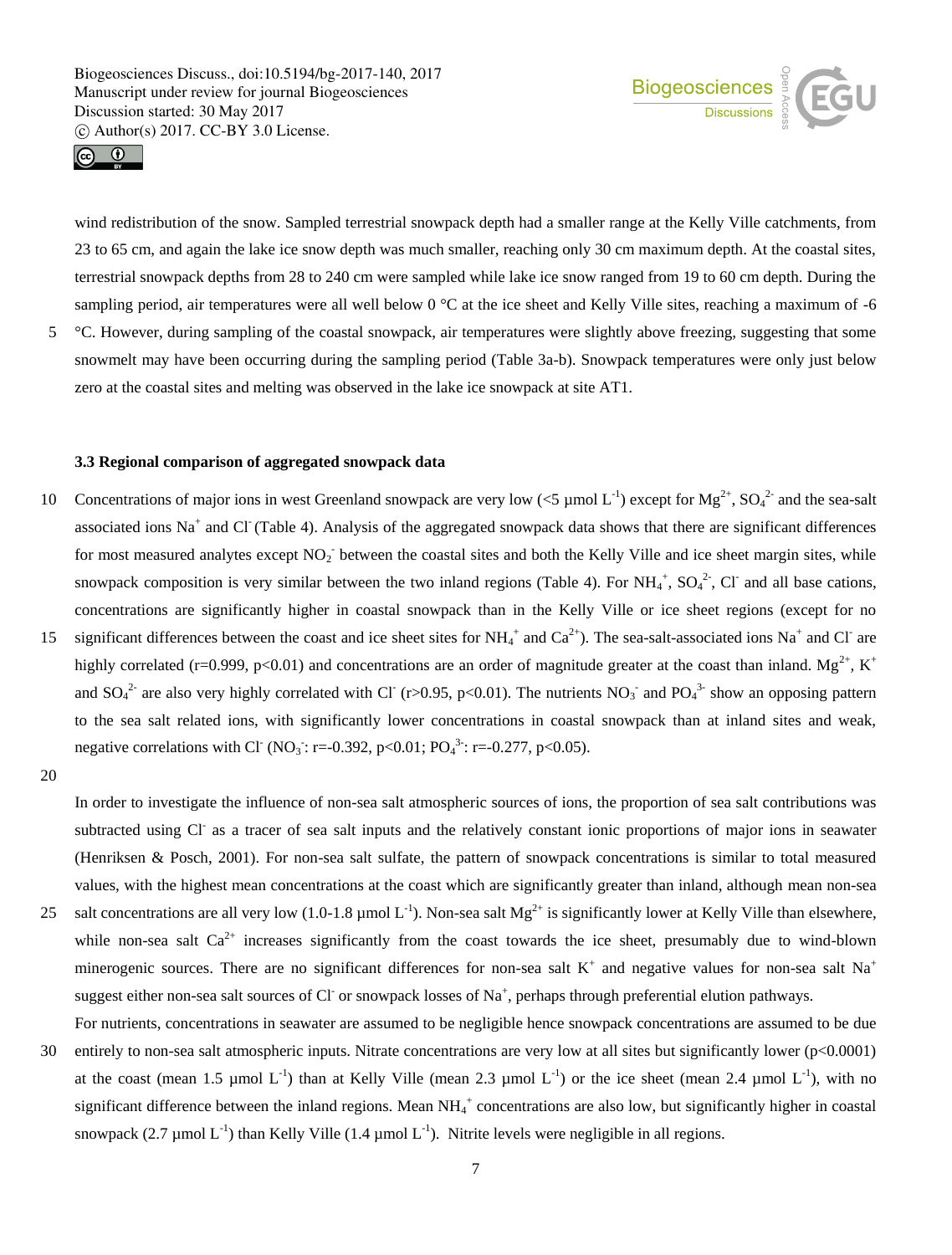



#### **3.4 Catchment snowpack versus lake ice snowpack**

Exploratory data analysis of separate terrestrial snowpack (n=5 per catchment) and lake ice snowpack (n=3 per catchment) was carried out to determine whether there were within-catchment differences in snowpack chemistry between catchment 5 slopes (with very heterogeneous snow cover) and the relatively homogenous snow cover on the frozen lake. Mean lake ice snowpack concentrations were higher than terrestrial snowpack concentrations for all ions except for a few cases with very low ionic concentrations of  $\lt3$  µmol L<sup>-1</sup>, with the difference being most pronounced at the coastal sites (Table SI 1). While very few of these differences were statistically significant except at the coast (P<0.05 for all plotted ions), the pattern of higher lake ice snowpack concentrations was remarkably consistent (Figure 4). For  $NO_3$ , significantly higher concentrations 10 were found in lake ice snowpack at the coast  $(p=0.028)$  and Kelly Ville  $(p=0.0042)$  but the difference was not quite

significant for the ice sheet sites  $(p=0.0731)$  – noting that only 3 replicated lake ice snowpack samples resulted in large standard errors.

The only sites where melting snow was observed during sampling were at the coast, raising the possibility that in coastal 15 catchments, the snowpack on lake ice could be the recipient of meltwater drainage from catchment slopes whereby preferential elution from catchment snowpack could explain the higher concentrations in the lake snow. Alternatively, losses of some ions such as NO<sub>3</sub> back to the atmosphere may be greater on catchment slopes (see Discussion below considering stable isotope data). Despite differences between catchment snow and lake ice snowpack, the general patterns of higher major ion concentrations at the coast but lower nutrients (as seen in the aggregated catchment data) is repeated.

20

#### **3.5 Stable isotopes**

For aggregated snowpack  $\delta^{(15)}$ N) there are significant differences (p<0.001) between coastal and inland regions (as with major ion chemistry) with the lowest mean values at the coast (-11.3 ‰) and the highest at Kelly Ville (-5.7 ‰) (Table 4). There are no significant differences in  $\delta^{(18)}$ O) with mean values of 81.7-83.3 ‰, across all regions. None of the measured

25 isotopes show significant differences between inland regions. Values of  $\Delta(^{17}O)$  in catchment snowpack range from 30.8 ‰ at the coast to 34.4 ‰ at Kelly Ville, again with significantly lower values in coastal snowpack than for inland regions  $(p<0.01)$ .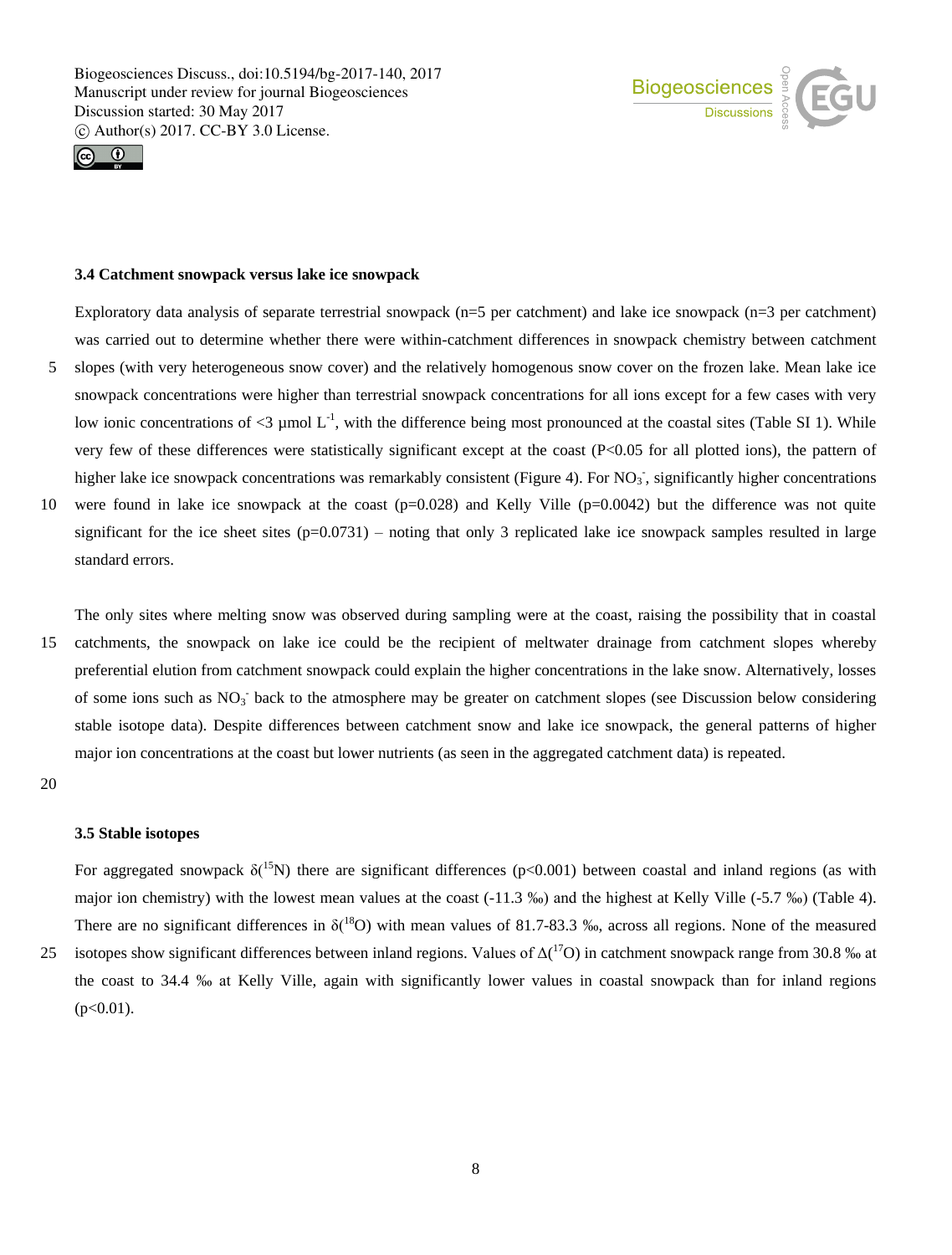



# **3.6 Deposition estimates**

In addition to the analysis of accumulated snowpack in the study regions, ad-hoc sampling of fresh snow and rainfall was carried out on numerous occasions during late winter, summer and autumn field campaigns. Unfortunately, most of the bulk deposition samples collected were subject to major contamination by bird strikes by the northern wheatear (*Oenanthe*  5 *oenanthe*) which finds any prominent vertical structures in the low Arctic scrub an irresistible vantage point, despite attempts to fit various configurations of bird deterrent devices. However, a small number of uncontaminated rainfall samples were

- collected along with fresh snowpack samples where a surface accumulation of falling snow was collected within a few hours of being deposited (Table 5).
- 10 Fresh snow collected from coastal sites in 2011 had slightly higher nutrient concentrations compared to catchment snowpack but had very low concentrations of sea salt related ions, indicating that in the fresh falling snow the influence of seasalt inputs was minimal. Presumably marine aerosols accumulate in the snowpack over winter, which may explain the higher concentrations of NH<sub>4</sub><sup>+</sup> as well as  $SO_4^{2}$  at the coast. Fresh snow collected at Kelly Ville in April 2011 also had slightly higher concentrations of  $NO_3^-$  and  $NH_4^+$  than regional snowpack but had very similar major ion concentrations. Four rainfall
- 15 samples from the Kelly Ville region in 2011 had variable concentrations of  $NO_3^-$  (1.3-7.8 µmol L<sup>-1</sup>) but the mean of 4.0  $\mu$ mol L<sup>-1</sup> was higher than the regional snowpack (mean 2.3  $\mu$ mol L<sup>-1</sup>) while NH<sub>4</sub><sup>+</sup> concentrations in the rainfall were slightly lower than the snowpack (Table 5). Several rainfall samples were also collected from the ice sheet region, again showing c. 50% higher mean NH<sub>4</sub><sup>+</sup> (3.1 µmol L<sup>-1</sup>) and NO<sub>3</sub><sup>-</sup> (3.4 µmol L<sup>-1</sup>) than the snowpack.
- 20 Logistical challenges prevented the routine monitoring of non-snowpack precipitation, and while around half of annual precipitation falls as snow in West Greenland, this does mean that annual deposition fluxes can only be estimated using best available data. In this region, we assume that snowpack concentrations of atmospherically derived ions are representative of total annual precipitation and hence can obtain a first approximation of deposition fluxes by using mean snowpack solute concentrations with measured annual precipitation data at Sisimiut and Kangerlussuaq (Mernild et al., 2015) and scaled for
- 25 ice sheet data at SS903 from 2011-12 (Bosson et al., 2013). Estimated deposition loads based on mean snowpack chemistry and mean 2001-2012 precipitation levels for Sisimiut (coast) and Kangerlussuaq (inland regions) are shown in Table 6.

While  $NO<sub>3</sub>$  concentrations are lower at coastal sites than inland, higher precipitation levels at the coast lead to 18-62 % greater  $NO_3$ <sup>-</sup> deposition than inland. For  $NH_4^+$  where coastal sites have both higher concentrations and higher precipitation,

30 estimated deposition loads are around 3-5 times higher at the coast than inland. Overall, total N deposition at the coast is therefore estimated to be 1.9-2.8 times higher than for the inland regions. For non-sea salt  $SO_4^2$  the deposition at the coast is also 2.7-4.4 times higher than inland.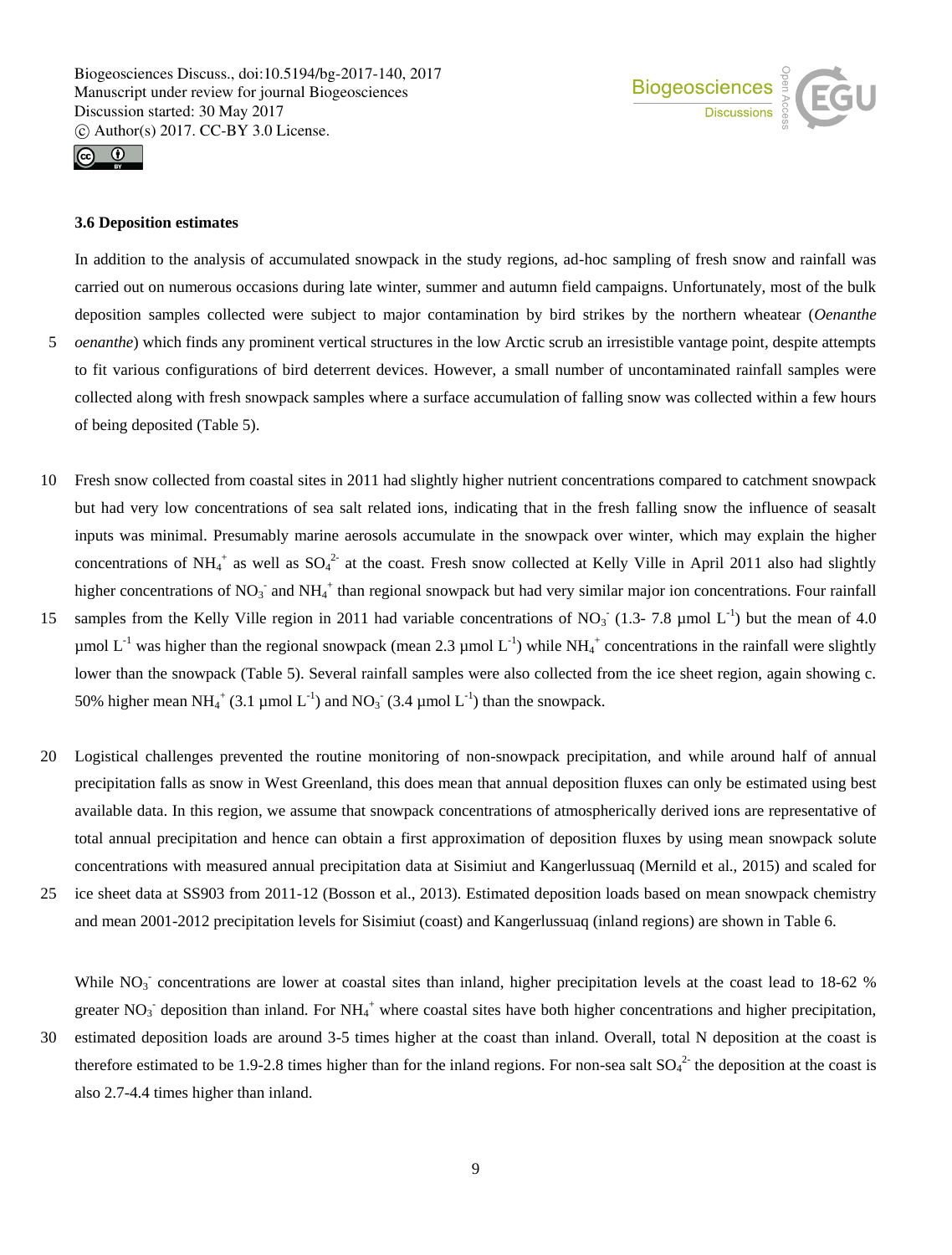



# **4. Discussion**

#### **4.1 Precipitation chemistry**

The gradient in precipitation from the coast to the ice sheet has been attributed by Mernild et al. (2015) to katabatic winds moving downslope from the ice sheet interior, distance from oceanic moisture sources and orographic enhancement by 5 coastal mountains, all contributing to much greater precipitation at the coast relative to areas further inland towards the ice sheet. There is a strong gradient in the chemistry of snowpack from inland to the coast which is primarily driven by the greater influence of marine inputs (sea spray and aerosols) at the coast, clearly shown by highly elevated concentrations of Na<sup>+</sup> and Cl<sup>-</sup> (cf. coastal snowpack in Svalbard studied by Tye & Heaton, 2007) but also by separate gradients in atmospheric pollutant deposition. Concentrations of NH<sub>4</sub><sup>+</sup> (p=0.0017 for coast-Kelly Ville) and nss-SO<sub>4</sub><sup>2</sup> (p<0.05) are greater in coastal 10 snowpack than inland, but concentrations of  $NO<sub>3</sub>$  (p<0.0001) are lower at the coast. Hence there is clearly an interaction between dilution effects of greater precipitation at the coast and differential pollutant inputs and presumably pathways from

inland to coastal regions (see below).

Snowpack solute concentrations in this study are comparable to values recorded in studies on the Greenland ice sheet.

- 15 Fischer et al. (1998a) studied chemistry of recent firn along ice sheet transects and recorded a range of 110-150 ng  $g^{-1}$  (1.8-2.4 µmol  $L^{-1}$ ) NO<sub>3</sub> and 70-110 ng g<sup>-1</sup> (1.5-2.3 µmol  $L^{-1}$ ) sulfate for central Greenland. Burkhart et al. (2004) recorded a mean NO<sub>3</sub> of 2.9 µmol L<sup>-1</sup> in surface snow at Summit from 1997-1998 (range 0.4-34.4 µmol L<sup>-1</sup>) while a later study indicated recent peaks of 2-5  $\mu$ mol L<sup>-1</sup> in 6 ice cores (Burkhart et al., 2006). Dibb et al. (2007) studied daily snowpack chemistry at Summit from 1997-98 and then from August 2000-August 2002, and recorded overall mean concentrations of
- 20 0.5 µmol L<sup>-1</sup> for NH<sub>4</sub><sup>+</sup> (monthly mean range 0.1-1.4 µmol L<sup>-1</sup>) and 3.2 µmol L<sup>-1</sup> for NO<sub>3</sub><sup>-</sup> (monthly mean range 1.3-6.7 µmol L<sup>-1</sup>). Mean SO<sub>4</sub><sup>2-</sup> was 0.7 µmol L<sup>-1</sup> (monthly mean range 0.2-2.3 µmol L<sup>-1</sup>) while mean Na<sup>+</sup> was 0.4 µmol L<sup>-1</sup> and Cl<sup>-</sup> was 0.8  $\mu$ mol L<sup>-1</sup>. In equivalence terms, NO<sub>3</sub> constituted the dominant ion in fresh snow at Summit while sea salt ion concentrations were negligible, much lower than the terrestrial snowpack in our study and reflecting the much greater distance from the coast of the ice sheet studies. Dibb et al. (2007) found that  $NO<sub>3</sub>$  was the only ion having a higher concentration in fresh snow
- 25 compared with buried layers, but the difference, presumably due to postdepositional processing, was only 9%. More recent samples at Summit showed mean concentrations of 2.8 and 5.2  $\mu$ mol L<sup>-1</sup> for the 2010 and 2011 seasons (Fibiger et al., 2016). Our results are also within the range of other studies of Arctic precipitation and ice cores. Kekonen et al. (2002) recorded peak concentrations of 3-4 µmol L<sup>-1</sup> for NO<sub>3</sub><sup>-</sup> and 4-5 µmol L<sup>-1</sup> for NH<sub>4</sub><sup>+</sup> during the 1980s in Svalbard ice cores. Tye & Heaton (2007) found concentrations of 1.7-3.1 µmol  $L^{-1}$  NO<sub>3</sub> and 1.2-1.7 µmol  $L^{-1}$  for NH<sub>4</sub><sup>+</sup> in Svalbard snowpack. In the
- 30 AMAP synthesis of Arctic precipitation chemistry data (Hole et al., 2006a), NO<sub>3</sub> concentrations for the period 1980-2005 ranged from 0-10 µmol L<sup>-1</sup> but the great majority of annual mean values were <4 µmol L<sup>-1</sup>. However, the majority of stations showed higher winter than summer precipitation concentrations, unlike our study where analysis of ad hoc rainfall samples suggested higher concentrations of  $NO_3^-$  and  $NH_4^+$  in rainfall relative to snowpack (Table 5). Sulfate concentrations were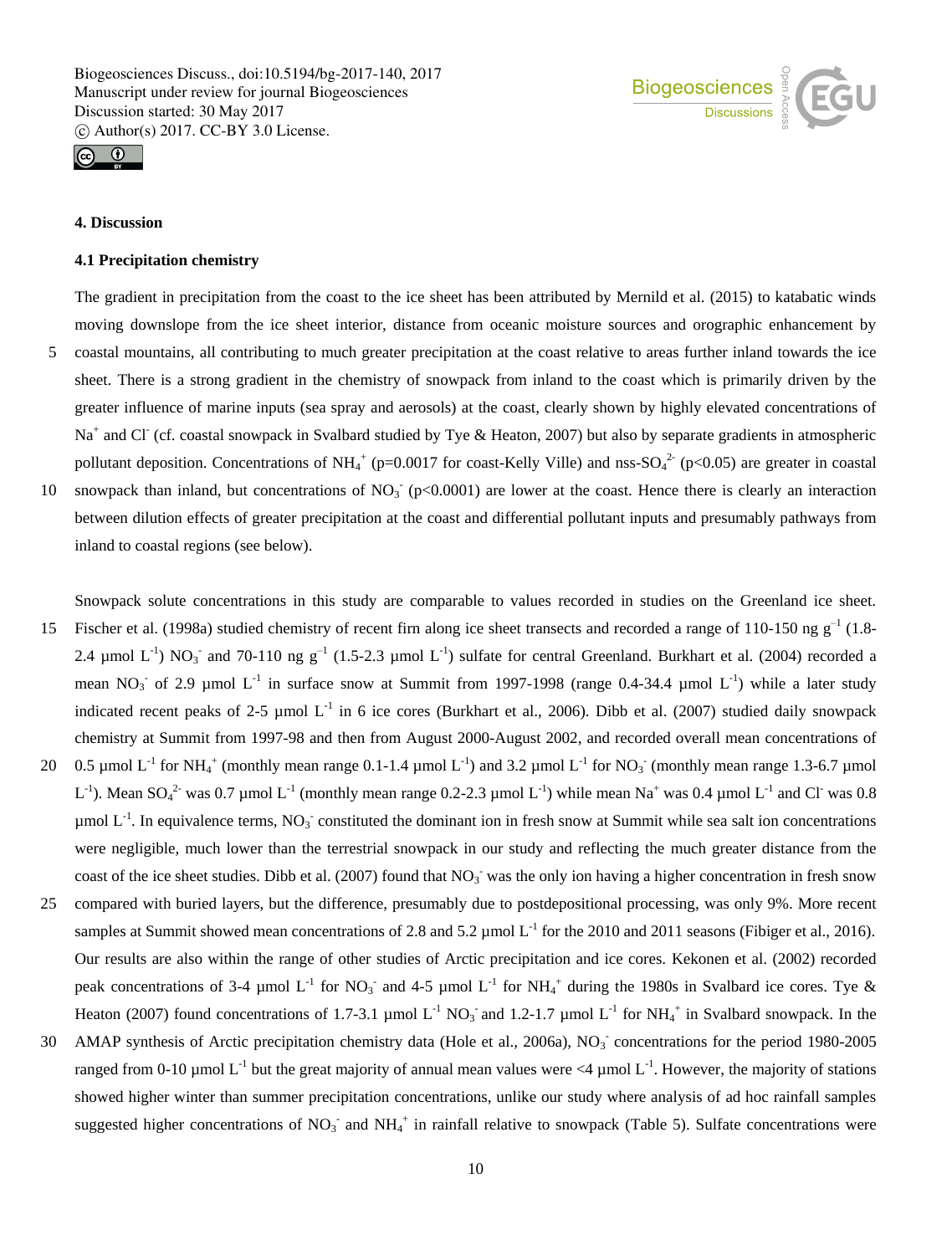



much more spatially variable, but the great majority of annual mean concentrations were  $\lt 10$  µmol  $L^{-1}$  and some regions showed higher summer than winter concentrations (Hole et al., 2006a). De Caritat et al. (2005) carried out a wide-ranging snapshot survey of Arctic snowpack chemistry and found snowpack concentrations at Pittufik (NW Greenland) of 5.7-8.9 µmol  $L^{-1}$  for NO<sub>3</sub> and 9.9-12.8 µmol  $L^{-1}$  for SO<sub>4</sub><sup>2</sup>, with median values across their Arctic survey of 3.5 and 9.9 µmol  $L^{-1}$ 5 respectively. Jaffe and Zukowski (1993) recorded 2.6 and 1.9  $\mu$ mol L<sup>-1</sup> for NO<sub>3</sub> and SO<sub>4</sub><sup>2-</sup> in Alaskan snowpack.

Hence the chemistry of SW Greenland snowpack is comparable to the Greenland ice sheet and other areas of the Arctic remote from pollution sources, but with lower acid anion concentrations than more polluted regions of the Arctic such as parts of the Russian Federation and NW Europe (De Caritat et al., 2005; Hole et al., 2006b). Snowpack concentrations in

- 10 this part of the Arctic are also generally lower than those recorded in remote alpine systems such as the Rockies (e.g. 10-12  $\mu$ mol L<sup>-1</sup> for NO<sub>3</sub><sup>-</sup> and 3-6  $\mu$ mol L<sup>-1</sup> for NH<sub>4</sub><sup>+</sup>; Williams et al, 2009). Sources of nitrogen and sulfur compounds in the Arctic include long-range transport of fossil fuel combustion products from e.g. large smelters in the Russian Federation, shipping on Arctic sea routes, volcanic activity (e.g. Iceland, Alaska) and biomass combustion from natural or anthropogenic fires in the boreal forest zone (Hole et al., 2006b). The mix of Eurasian and North American sources for both S and N was found to
- 15 be consistent across the Greenland ice sheet, based on emission inventories and ice core records (Fischer et al., 1998b), but it may be assumed that local shipping sources would be greatest for the coastal region.

#### **4.2 Deposition estimates**

There are very few data for recent atmospheric deposition in Greenland, but there have been studies of snowpack and ice 20 core records of pollutants on the Greenland ice sheet (e.g. Dye2, 200 km from Kangerlussuaq; Dye3, 380 km; Summit, 800 km; Burkhart et al., 2006). Therefore, despite the lack of contemporary deposition data for the region, there are numerous records of relative change in nitrogen deposition loads over the past 200 years or more.

- Ice-core records from Greenland show that increases in  $NO<sub>3</sub>$  commenced in the latter half of the nineteenth century 25 (Mayewski et al., 1990; Fischer et al., 1998b; Burkhart et al., 2006). Greenland ice core records closely follow the emissions inventories for Europe and North America over this period (Burkhart et al., 2006). Current NO<sub>3</sub> concentrations are double the pre-industrial levels across the Greenland ice sheet (Fischer et al., 1998b; Hastings et al., 2009). Burkhart et al. (2006) calculated 1789-1994 deposition fluxes for six ice sheet cores to range from 0.13 to 0.59 kg ha<sup>-1</sup> a<sup>-1</sup> with mean N deposition flux derived from snow pits at Summit of 0.5 kg ha<sup>-1</sup> a<sup>-1</sup> as  $NO_3^-$  (0.11 kgN ha<sup>-1</sup> a<sup>-1</sup>; Burkhart et al., 2004). These fluxes are
- 30 double the pre-industrial values for both wet and dry  $NO_3^-$  deposition (Fischer et al., 1998a). Fluxes of  $NO_3^-$  derived from ice cores since the 1960s ranged from 0.5 (at D3) to 1 kg ha<sup>-1</sup> a<sup>-1</sup> at Gits (NW Greenland) in the study of Burkhart et al. (2006).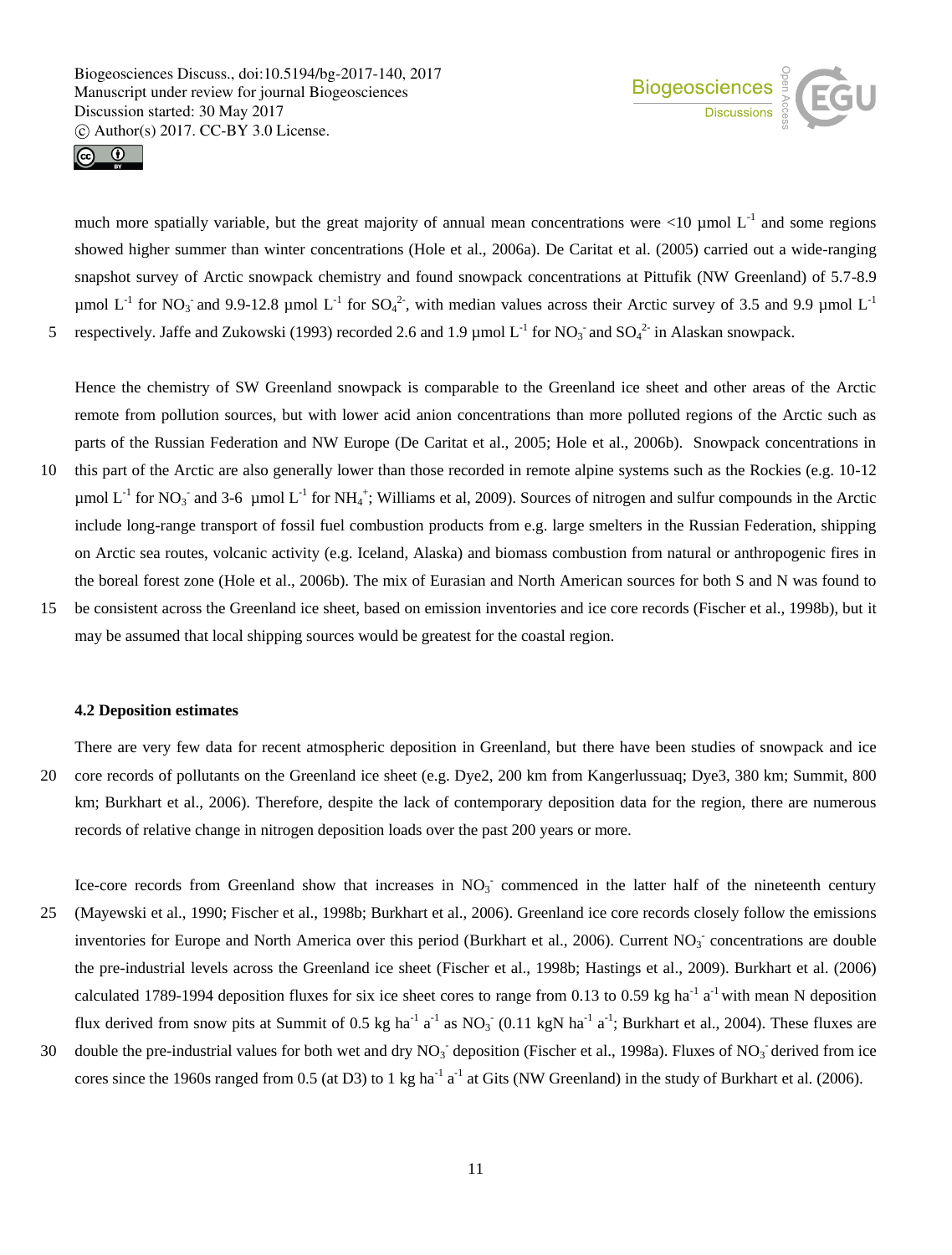for southern Greenland (Bindler et al., 2001b).





Fluxes of  $NO_3^-$  deposition in the current study range from 0.08 to 0.13 kg ha<sup>-1</sup> a<sup>-1</sup> which are remarkably similar to the fluxes recorded at Summit by Burkhart et al. (2004). Total inorganic N deposition fluxes are 2-3 times higher at the coast (0.37 kg ha<sup>-1</sup> a<sup>-1</sup>) than inland, primarily due to NH<sub>4</sub><sup>+</sup>, reflecting both the higher precipitation but also possibly local sources, especially of NH<sub>4</sub><sup>+</sup>. Unlike NO<sub>3</sub><sup>+</sup> there has been no similar increasing trend in NH<sub>4</sub><sup>+</sup> in ice core records over the past 200 years 5 (Savarino & Legrand, 1998). Other studies of industrial sources of contaminants indicated by unsupported  $^{210}Pb$  and weapons <sup>137</sup>Cs in lake sediment cores have also found a strong gradient of increasing deposition from the ice sheet to the coast in this region (Bindler et al., 2001a, b). Isotope ratios of Pb indicate that Western Europe is a major emissions source

- 10 Burkhart et al. (2004) reviewed several studies demonstrating that deposition flux (but not concentration) is strongly dependent on snow accumulation (Legrand & Kirchner, 1990), which is consistent with our results showing the much higher deposition flux at the coast where the snowpack is much greater than inland, even if only on a seasonal basis (unlike the ice sheet). Unlike larger-scale studies of Arctic precipitation (Hole et al., 2009), NO<sub>3</sub> deposition appears to be of a similar magnitude in charge-equivalent terms to nss- $SO_4^2$  deposition in inland regions of West Greenland, while TIN deposition is
- 15 almost double nss-SO<sub>4</sub><sup>2-</sup> deposition (Table 5). At the coast, NO<sub>3</sub><sup>-</sup> deposition (9 mol ha<sup>-1</sup> a<sup>-1</sup>) is much lower than nss-SO<sub>4</sub><sup>2-</sup> (11 mol ha<sup>-1</sup> a<sup>-1</sup>) while NH<sub>4</sub><sup>+</sup> is comparable in charge-equivalent terms (17 mol ha<sup>-1</sup> a<sup>-1</sup>), possibly suggesting an influence of ammonium sulfate aerosols (Fisher et al., 2011; Paulot et al., 2015). Local urban, marine or shipping emissions could also account for higher deposition fluxes of all these ions in coastal snowpack, especially given the proximity of the town and port at Sisimiut, but since  $NO_3$  fluxes are much less enhanced at the coast than either  $NH_4^+$  or nss- $SO_4^2$  a dominant 20 deposition pathway via ammonium sulfate (Fisher et al., 2011) seems most likely. Ammonium and sulfate are highly
- correlated in coastal snowpack (natural logs of concentrations;  $r=0.740$ ,  $t=5.154$ ,  $df=22$ ,  $p=3.63e-05$ ) which provides supporting evidence for this pathway.

Modelled wet deposition of nss-SO<sub>4</sub><sup>2</sup> for West Greenland in a global analysis was found to be in the region of 0.2 kg ha<sup>-1</sup> a<sup>-1</sup> 25 S (Vet et al., 2014), which falls in the middle of the spatial range suggested by our study  $(0.08 - 0.35 \text{ kg ha}^{-1} \text{a}^{-1})$ . The same

- modelling study indicated wet deposition of total N to be <1 kg ha<sup>-1</sup> a<sup>-1</sup>, which includes the range of estimates in our study. Nitrogen deposition levels in West Greenland snowpack (assuming 50% of deposition as snow) are comparable to those found in Svalbard snowpack, estimated at 0.059 kg ha<sup>-1</sup> a<sup>-1</sup> for NO<sub>3</sub>-N and 0.03 kg ha<sup>-1</sup> a<sup>-1</sup> for NH<sub>4</sub><sup>+</sup>-N in 2001 (Tye and Heaton, 2007) and NO<sub>3</sub>-N deposition rates (wintertime, snow-derived only) to Alaskan snowpack of 0.07-0.12 kg ha<sup>-1</sup> a<sup>-1</sup>
- 30 (Jaffe & Zukowski, 1993). These values are much lower than those found in high altitude snowpack in the Rockies of the USA, for example 1.43-1.71 and 0.46-0.81 kg ha<sup>-1</sup> a<sup>-1</sup> for NO<sub>3</sub>-N and NH<sub>4</sub><sup>+</sup>-N in the study of Williams et al (2009). Likewise, higher deposition loads are recorded in the Russian Arctic, where total N and S deposition loads range from 0.75- 3.10 and 0.40-3.00 (much higher close to smelters) kg ha<sup>-1</sup>  $a^{-1}$  (Hole et al., 2006a).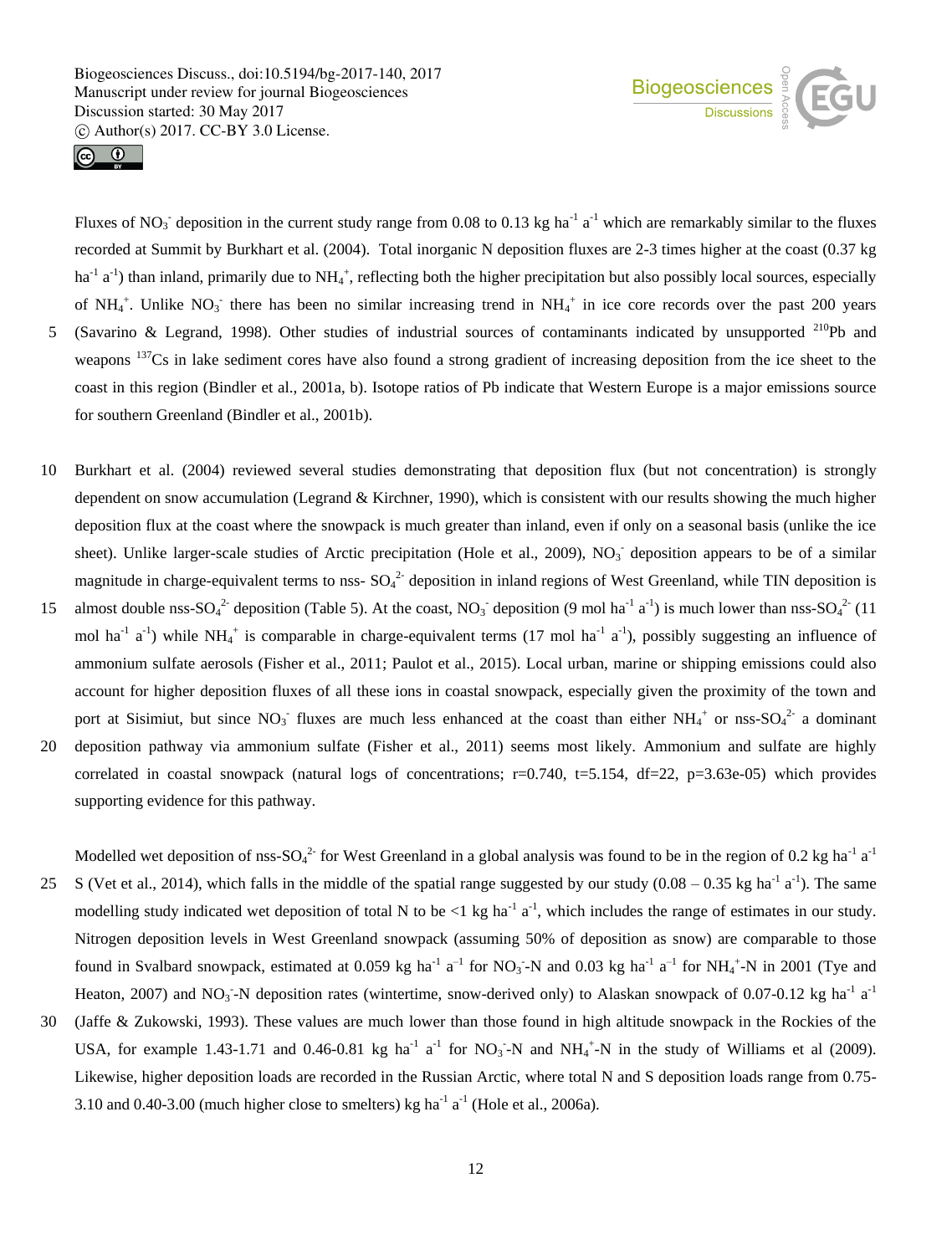being lower than most of the non-polar studies reviewed by Heaton et al. (2004).





# **4.3 Stable isotopes**

Isotope delta values of snowpack  $NO_3$  in the current study are comparable to the few other published studies in the Arctic from seasonal snowpack (as opposed to accumulating snow on the ice sheet). Heaton et al. (2004) sampling snowpack in Svalbard during 2001-2003 recorded  $\delta(^{15}N)$  in the range -4 to -18 ‰ while  $\delta(^{18}O)$  values fell in the range 42-76 ‰ (60-85 5 ‰ when accounting for organic contamination) while Tye and Heaton (2007), also in Svalbard, found seasonal snowpack  $δ$  $(15N)$  fell in the range -7 to -18 ‰ while  $\delta(^{18}O)$  values fell in the range 74-78 ‰. The snowpack data presented here are slightly higher but largely overlapping with the Svalbard studies, with the mean  $\delta(^{15}N)$  of -11 ‰ for coastal catchments

- 10 There are few published studies on the triple isotope analysis of O in NO<sub>3</sub> globally. Although  $\delta(^{18}O)$  values in our study are in a similar range (81-84 ‰ cf. 60-95 ‰), values of  $\Delta(^{17}O)$  for snowpack NO<sub>3</sub><sup>-</sup> are somewhat higher than those reported for atmospheric sources (aerosols, fog and precipitation) in a semiarid region of California (26 ±3 ‰; Michalski *et al*, 2004). Michalski et al. (2003) showed in a study of seasonal isotopic composition that  $\Delta(^{17}O)$  values were consistently higher in winter months. The high values of  $\Delta(^{17}O)$  found here are comparable to the few existing Arctic studies and indeed such high
- 15 values are only found in Polar regions (Morin et al., 2009). Morin et al. (2007a) reported  $\Delta(^{17}O)$  values of 29-35 ‰ at Alert, Canada and 26-36 ‰ at Barrow, Alaska, compared with the present study where the coastal mean value of 30.8 ‰ was significantly lower than both Kelly Ville (mean  $= 34.4 \%$ ) and the ice sheet (mean  $= 33.8 \%$ ). However, some of the ice sheet samples in the current study ranged up to 43 ‰, higher than any previously recorded in the Arctic and comparable to data from Savarino et al. (2006) in Antarctica.
- 20

The non-mass dependent fraction of oxygen associated with tropospheric ozone means that there is positive correlation between ozone concentration and  $\Delta(^{17}O)$  (Morin et al., 2007b). In Arctic coastal zones, springtime ozone depletion events commonly occur due to reaction pathways involving marine derived halogen compounds and radicals, most importantly linked to bromine (Morin et al., 2007b). Morin et al. (2007b) established a significant positive correlation between  $\Delta(^{17}O)$ 25 and ozone concentration and it may be speculated that the lower  $\Delta(^{17}O)$  values in coastal snowpack in our study could be linked to ODE's caused by marine influences; although bromide was not measured, the contribution of sea salts to coastal

- snowpack in our study is very significantly greater than inland, suggesting a much greater potential for the influence of ODEs on  $\Delta(^{17}O)$ .
- 30 In the current study  $\delta^{(15)}$ N) is similar to seasonal snowpack data (Heaton et al., 2004) and ice cores (Vega et al., 2015a) from Svalbard, but highly depleted (regional means from -5.7 to -11.3 ‰) compared with data from ice cores obtained on the Greenland ice sheet, where  $NO_3^-$  over the last 300 years declined from a pre-industrial value near +11 ‰ to values around -1 ‰ in the last decade (Hastings et al., 2009) and is closely correlated with fossil fuel emissions since 1750. While the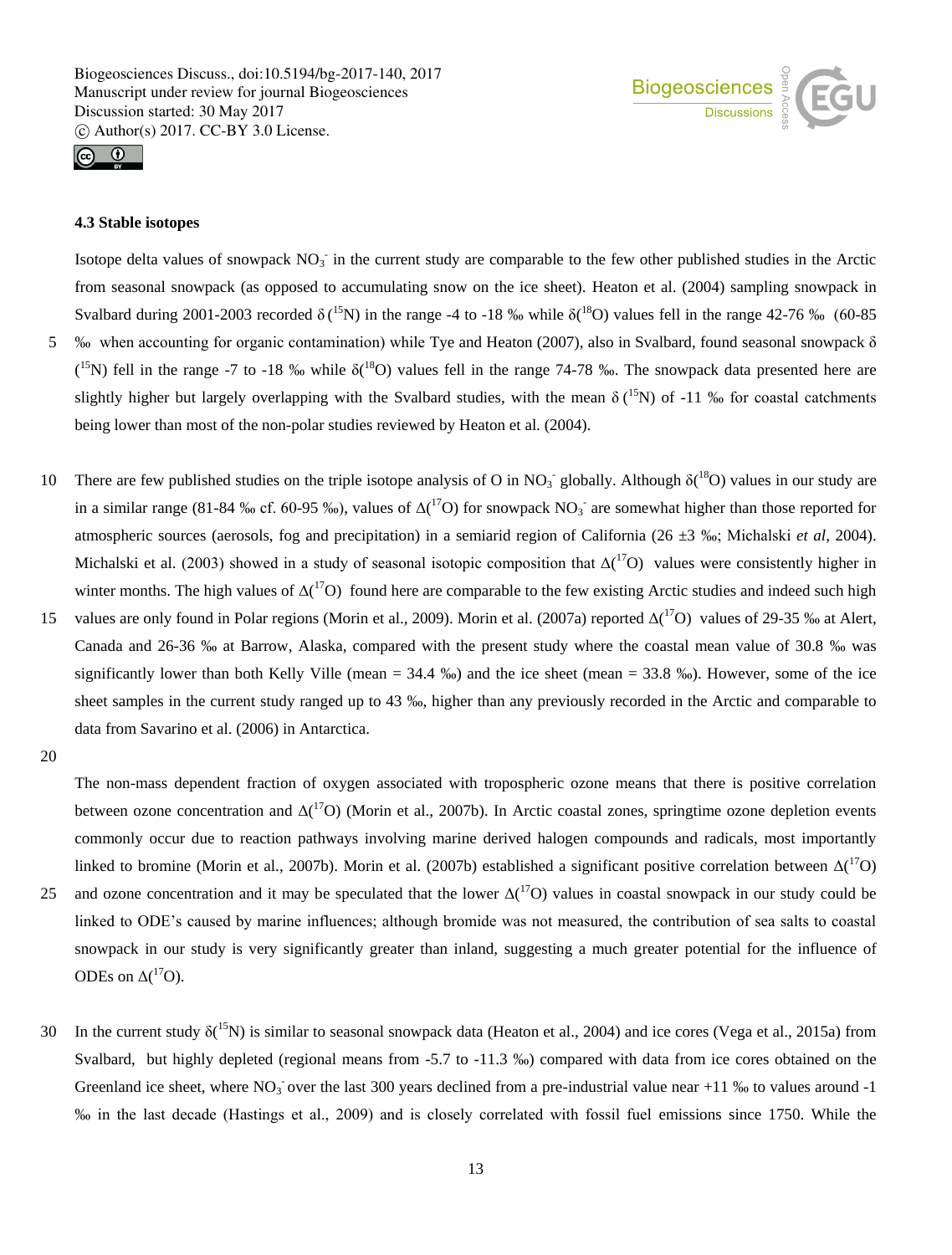



decrease in  $\delta(^{15}N)$  commenced around 1850, rising NO<sub>3</sub> mass fractions in snow from the pre-industrial value of 73 ng  $g^{-1}$ only became apparent later, from around 1890, reaching 133 ng  $g^{-1}$  post 1950. The isotopic composition of NO<sub>3</sub> in ice cores reflects Northern Hemisphere pollutants.

- 5 Hence there is a very strong gradient of declining snowpack  $\delta(^{15}N)$  from the central ice sheet, to the ice sheet margin and with the most depleted values at the coast. There is clearly a major difference in the  $\delta(^{15}N)$  of continuously accumulating snow on the central ice sheet compared with seasonal snowpack in the zone from the ice sheet margin to the coast. Such a strong spatial gradient must reflect either:
- 

i. differing isotopic composition of inputs, due to differing sources of snowpack NO<sub>3</sub> and/or fractionation during 10 transport to the deposition site (cf. Morin et al., 2009; Vega et al., 2015b), or

ii. a gradient in post-depositional processing and fractionation of  $NO<sub>3</sub>$  between the coastal, inland and ice sheet sites.

# **4.3.1 Sources of snowpack NO<sup>3</sup> -**

The linkages between the  $\delta(^{15}N)$  of NO<sub>3</sub> preserved in ice cores and anthropogenic sources are poorly understood and debated 15 in the literature and similar questions arise in our study where coastal snowpack  $\delta(^{15}N)$  is much more depleted than values reported for many emission sources. Fibiger and Hastings (2016) reviewed the published ranges of  $\delta(^{15}N)$  of NO<sub>x</sub> and found that coal-fired power plant emissions were generally highly positive, while only soil emissions and automobile emissions included values of less than -10 ‰. Their own data on experimental biomass burning indicated values from -7 to +12 ‰ with the majority of materials giving positive values, although black spruce found in northern latitudes did give the most negative

- 20 values in their study. In a study of vehicle emissions which reported a wide range in  $\delta(^{15}N)$  of NO<sub>x</sub> from -19.1 to 9.8 ‰, it was found that emissions from diesel powered vehicles were the lowest (Walters et al., 2015a). In our coastal sites, it is possible that  $NO_x$  sources from diesel vehicles and shipping may contribute to snowpack  $NO_3$ , but while our coastal sites showed the lowest  $\delta(^{15}N)$  values, other studies have found shipping emissions to be enriched in  $^{15}N$  (Beyn et al., 2015). At the coast, the most enriched snowpack is found at AT5 closest to Sisimiut where there is a town with road vehicles, a port
- 25 and an airport, while at Kelly Ville the most enriched snowpack was found at SS02, closest to the harbour and Kangerlussuaq (Fig. 1; Supplementary Information Figure S.I.2). Hence while the influence of local sources cannot be ruled out, comparison of differences between catchments within regions does not support proximity to local sources as an explanation of the regional gradient in  $\delta(^{15}N)$ . An alternative hypothesis would be differences in source areas for long-range transported pollutants.

30

Heaton et al. (2004) speculate that preferential deposition of enriched  $NO_3$  leads to increasingly depleted  $NO_3$  with distance from source, while the later study of Vega et al. (2015b) supported the presence of such a process in air masses travelling long distances over the Arctic. In the present study, it is possible that this process could account for the very low  $\delta(^{15}N)$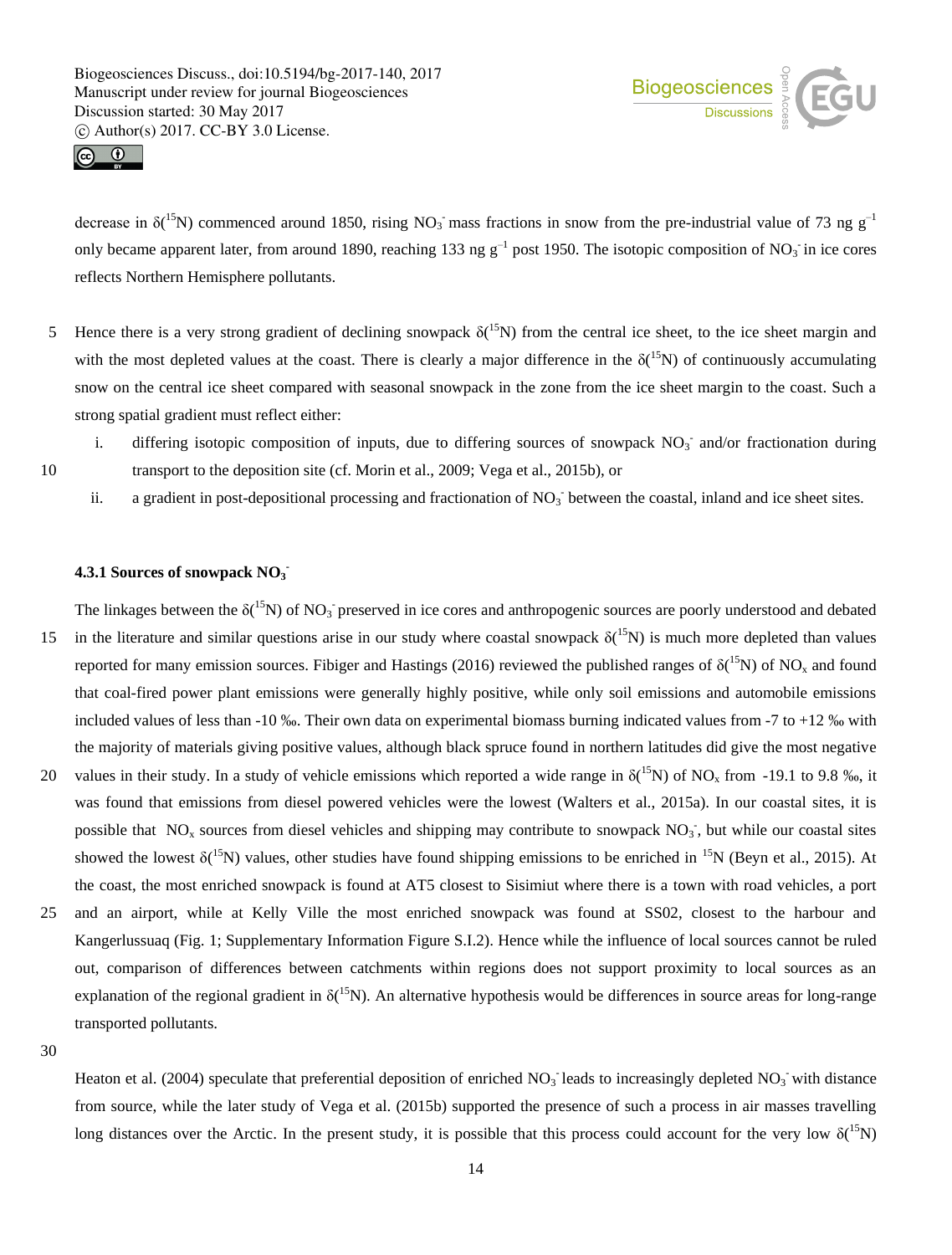



found especially in coastal snowpack, but is unlikely to account for the regional gradient observed. Given the relatively small distances involved (of the order of 100km from the ice sheet margin to the coast) relative to transport distances from possible N sources (assumed to be industrial regions in Europe, Siberia or North America), the large difference in snowpack  $\delta(^{15}N)$ (regional differences >5 ‰) seems unlikely to be caused exclusively by this process. Burkhart et al. (2006) speculate that 5 the patterns of recent declining trends in ice-core  $NO<sub>3</sub>$  since the 1990s suggest that Greenland snow may be recording

European and North American  $NO<sub>x</sub>$  and the distance of these sources from the study region are much greater than the withinregion distances showing the gradient in isotopic composition.

Another possibility is that there could be a greater proportional contribution of dry deposition at the low precipitation inland 10 sites, relative to the coastal sites. Studies of daily variations in surface snow chemistry and isotopic composition at a coastal site in Svalbard indicated that increasing  $NO<sub>3</sub>$  concentrations occurred between precipitation events, due to dry deposition inputs (Björkman et al., 2014). Since gas phase aerosol NO<sub>3</sub> may be enriched in <sup>15</sup>N compared to wet deposited NO<sub>3</sub>, such a mechanism could contribute to both the spatial patterns in NO<sub>3</sub> concentrations and isotopic differences observed in our study. While the Svalbard study of Björkman et al. (2014) considered coastal snowpack and concluded that dry deposition 15 processes were likely to be more important than postdepositional processing, our study regions cover a strong climatic

gradient with a much greater potential role for sublimation and photolytic effects on snowpack  $NO_3^-$  in inland sites.

#### **4.3.2 Postdepositional processing**

Higher levels of volatilisation of  $NO_3^-$  at the inland sites with greater sublimation and lower precipitation (cf. 250 mm SWE 20 at Summit; Dibb & Fahnestock, 2004) may lead to enrichment of snowpack  $^{15}N$  compared with the coastal sites. Bosson et al. (2013) recorded sublimation rates at Two-Boat lake (our ice sheet site SS903) of 2.75 mm  $d^{-1}$  in April 2013. While these rates occurred during very favourable conditions for sublimation and are regarded as upper range values by the authors, they are two orders of magnitude greater than those recorded in the Svalbard study of Björkman et al.  $(2014)$   $(0.042 \text{ mm d}^{-1})$ which ruled out postdepositional processing as a major determinant of snowpack  $NO<sub>3</sub>$  concentrations and isotopic

- composition. Heaton et al. (2004) and Morin et al. (2008) suggested that post-depositional processing of snowpack  $NO<sub>3</sub>$ 25 would lead to isotopic enrichment, so while these processes cannot account for the low coastal values, they could account for the higher inland values if it is assumed that fresh snow in all regions started from a similar value. A fresh snow sample collected at Kelly Ville did indeed show a much lower  $\delta(^{15}N)$  of -11.8 ‰ (Table 5) compared with total snowpack in the region, but ad hoc rainfall samples at different times of year showed a variable  $\delta(^{15}N)$ . Since snow photochemistry is a major
- $30$  driver of NO<sub>3</sub> re-emissions, the effects of post-depositional processing should be maximal in spring when UV exposure is highest and there is still snowpack present (Morin et al., 2008).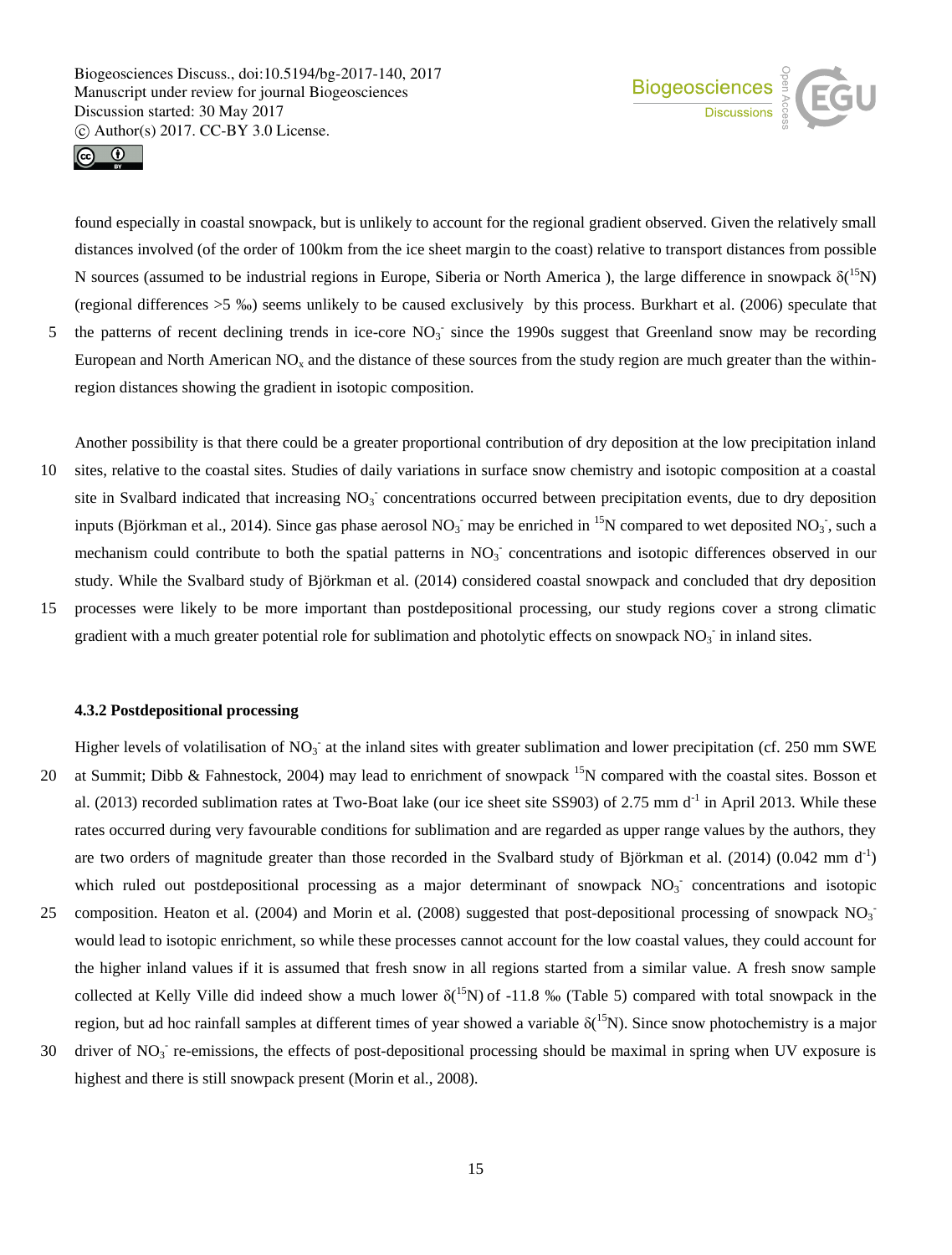



The observed spatial isotopic gradient could potentially be the result of two opposing processes which could act to produce the same gradient; higher melting losses at the coast and higher sublimation losses inland. At the coast, higher temperatures may result in greater melting and preferential elution of the heavier isotope, leaving a more depleted snowpack. Inland, lower temperatures reduce melting effects but lower cloud cover and precipitation along with a much smaller snowpack 5 cause greater relative sublimation losses, leading to isotopic enrichment of the remaining snowpack. Such a process could

- explain the much more depleted  $\delta(^{15}N)$  of -11.8 ‰ in fresh snow at Kelly Ville compared with a mean of -5.7 ‰ in total accumulated snowpack sampled at the same time of year but representing the net effect of postdepositional processing on the snowpack remaining at the end of the season.
- 10 While the relative importance of these processes cannot be determined conclusively from the current study, there are additional clues when comparing the terrestrial snowpack with the lake ice snowpack. At the coast and Kelly Ville,  $NO<sub>3</sub>$ concentrations are significantly higher in lake ice snowpack than in terrestrial snowpack (Fig. 3) and it may be speculated that this could be due to meltwater losses draining from catchment slopes (with elevated ionic concentrations due to preferential elution) accumulating on the frozen lake surface. However,  $\delta(^{15}N)$  values are generally lower in lake ice
- 15 snowpack than in the terrestrial snowpack (Fig S.I. 1) while the opposite might be expected if the lake ice snowpack was receiving enriched meltwater from the catchment. Hence the most plausible mechanism which could decrease  $NO<sub>3</sub>$ concentrations on catchment slopes while increasing  $\delta(^{15}N)$  would be greater volatilisation or sublimation losses of NO<sub>3</sub> to the atmosphere.
- 20 Geng et al. (2014) argue that the high  $\delta(^{15}N)$  in ice core records from the Greenland ice sheet relative to direct measurements of atmospheric sources may indicate a major role for post-depositional enrichment through volatilisation/evaporation and photolysis on the ice sheet during summer. Our data would support this assertion if it is assumed that coastal snowpack more closely represents the source isotopic composition while increased post-depositional processing occurs moving inland. The scope for such post-depositional enrichment is likely to increase from the coast to the ice sheet as precipitation levels and
- 25 snowpack accumulation rates decrease. Periodic melting events indicated by ice layers in the coastal snowpack may facilitate the downward transport of the relatively depleted  $NO<sub>3</sub>$ , further reducing the potential for post-depositional processing via volatilisation or photolysis. The least depleted (or most enriched)  $\delta^{15}N$  values in our study are found in the Kelly Ville region which has the lowest precipitation.

Burkhart et al. (2004) observed that almost all  $NO<sub>3</sub>$  found in surface snow at Summit was still present in firn snow pits one

30 year later, while acknowledging that postdepositional NO<sub>3</sub> loss to the atmosphere may occur and can be offset by dry deposition of HNO<sub>3</sub>. Concentrations of sulfate and  $NO<sub>3</sub>$  in firn are strongly affected by snow accumulation rates and this is particularly important for accumulation of NO<sub>3</sub> in snowpack since high NO<sub>3</sub> re-emission losses have been recorded in low accumulation areas such as central Antarctica (Fischer et al., 1998a). Likewise, Dibb et al. (2007) found  $NO_3^-$  concentrations to be 9% higher in surface snow than in buried snow and concluded that postdepositional losses of  $NO_3^-$  may be as high as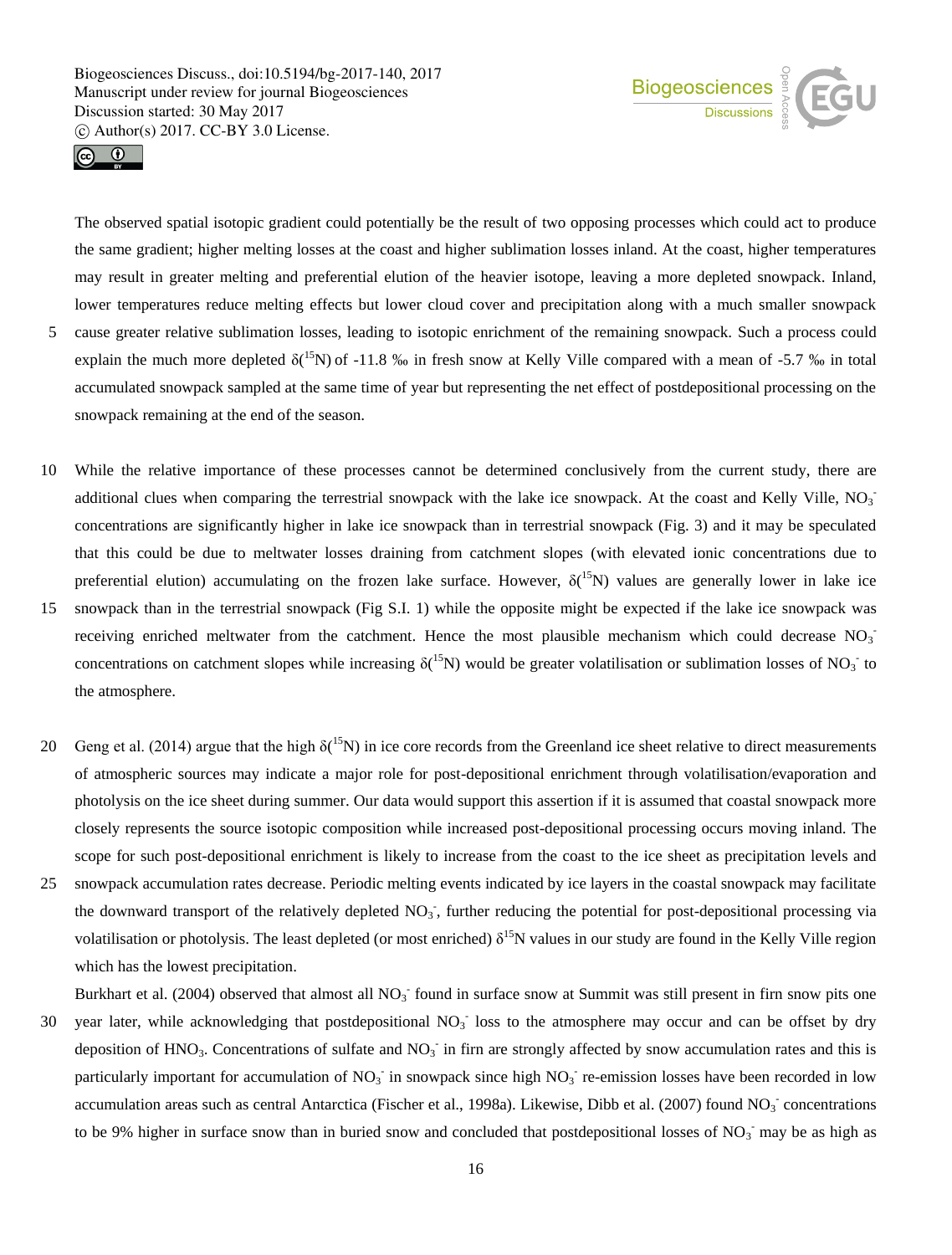



25% within 1-2 years of deposition. They attributed postdeposition losses of volatile species on ice grain surfaces to decreases in surface area/volume ratios due to ice grain growth, or to photolysis, while non-volatiles may increase due to either dry deposition and/or loss of water mass by sublimation. Postdeposition processing is likely to play a more significant role in areas of higher temperatures and/or lower accumulation rates (Burkhart et al., 2004; Fischer et al., 1998a). For the 5 purpose of calculating net deposition rates to catchments and receiving lake basins, the net effects (photochemical losses and

gains) on  $NO_3$  through postdepositional processing throughout the snow accumulation season should be accounted for by sampling at the end of the season.

# **4.3.3 Seasonal variations in δ(<sup>15</sup>N) of deposited NO<sup>3</sup> -**

- 10 Ice core data show seasonal variation in the recent isotopic signature, with summer values higher than winter, which was not apparent in pre-industrial ice (Hastings et al., 2004, 2009). The depletion of  $\delta(^{15}N)$  has been strongest in winter. Since our study records only winter deposition inputs, it is likely that we are capturing the most depleted component of annual inputs leading to lower values than annually resolved records on the ice sheet, where snowpack continuously accumulates through the year (Dibb & Fahnestock, 2004). Morin et al. (2008) recorded strong seasonal variations in atmospheric  $\delta(^{15}N)$  on the ice
- 15 sheet, with lowest values of -15 ‰ in winter through to March, and asserted that emissions of reactive N from snowpack during spring resulted in an increase of  $\delta(^{15}N)$  in remaining NO<sub>3</sub>. Hastings et al. (2004) found a strong seasonal variation in the  $\delta(^{15}N)$  of fresh snow, with minimal mean values in winter of -10 ‰, and even recorded diurnal variations in deposited snow, with more enriched snow samples collected during the day and more depleted at night. They attributed this diurnal signal to redeposition of NOx emitted from the snowpack during the day, either through direct contact with the snow surface
- 20 or during fog events. These patterns are consistent with the spatial gradient in the current study, where the most depleted snowpack  $\delta(^{15}N)$  was found at the coast, where higher precipitation (and accumulation) and greater incidence of cloud cover and fog would reduce the potential for re-emission of depleted N from the snowpack. The few rainfall samples analysed during late summer for all regions show a higher  $\delta(^{15}N)$  than the snowpack samples, while the sole rain sample analysed from spring (May 2011) at the ice sheet margin had the lowest value in rain, but still not as low as snowpack. Such
- 25 postdepositional processing in combination with seasonal changes found on the ice sheet, and hinted at in our rainfall data, could explain the major differences between our coastal snowpack samples (reflecting minimal winter deposition) and those recorded at Summit (reflecting year round accumulation including much more enriched summer deposition).

# **5. Conclusions**

30 There is a strong gradient in snowpack accumulation and SWE from inland to the coast, reflecting the annual precipitation which is twice as high at the coast than inland. Late season snowpack in SW Greenland shows a strong chemical gradient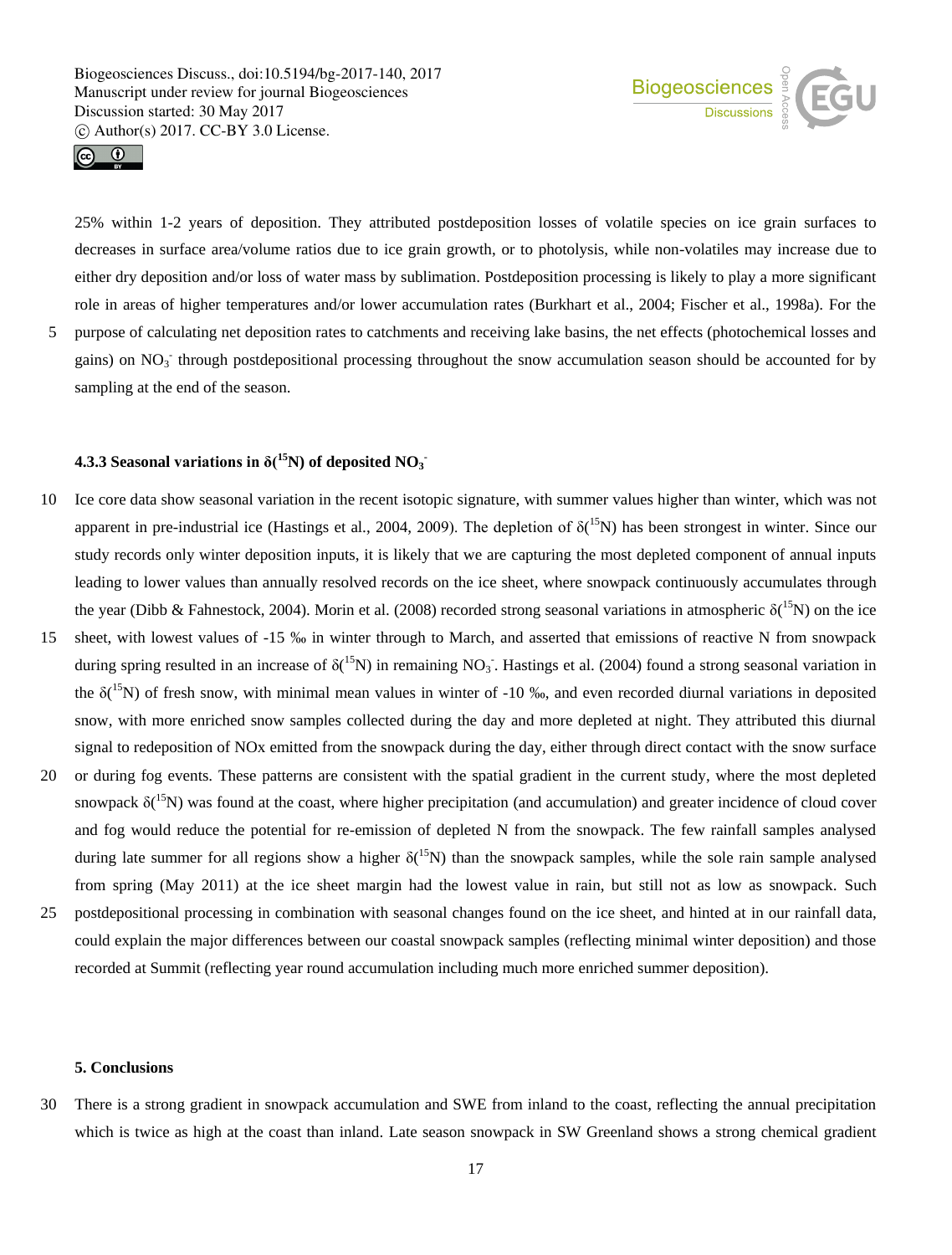



from the ice sheet margin to the coast. For inland snowpack, chemistry is comparable to remote locations such as Summit on the central ice sheet as well as other Arctic locations remote from industrial sources. At the coast, sea salt ions dominate the accumulated snowpack, but are much less important in fresh snow. While  $NO<sub>3</sub>$  is the dominant ion at Summit (Dibb et al., 2007) its concentration declines from inland regions to the coast. However the reverse is true for  $NH_4^+$  and nss- $SO_4^{2-}$  with 5 significantly higher concentrations in coastal snowpack than inland. Marine-derived aerosols of ammonium sulfate may be a

possible source of these ions in coastal snowpack.

A lack of summer rainfall chemistry data prevents accurate estimation of annual deposition fluxes, but net deposition inputs to catchments may be approximated by assuming (on the basis of a small number of *ad hoc* rainfall samples) that snowpack

- 10 chemistry is representative of annual mean precipitation, since snow represents around half of annual precipitation. On this assumption there is a strong deposition gradient from inland to the coast, which is much more pronounced for  $NH_4^+$  and nss- $SO_4^2$  than for NO<sub>3</sub>. While NO<sub>3</sub> deposition ranges from 0.08-0.13 kg ha<sup>-1</sup> a<sup>-1</sup>, comparable to fluxes at Summit (Burkhart et al., 2004), total inorganic N deposition fluxes are almost 2-3 times higher at the coast  $(0.37 \text{ kg ha}^{-1} \text{ a}^{-1})$  than inland, primarily due to  $NH_4^+$ . These values are within the range of other studies from remote Arctic locations. In equivalence terms,  $NO_3$
- 15 deposition is very similar to nss-SO<sub>4</sub><sup>2</sup> at inland locations, but less than half at the coast. However NH<sub>4</sub><sup>+</sup> is more comparable to nss-SO<sub>4</sub><sup>2</sup> at the coast where TIN is about 23% higher than nss-SO<sub>4</sub><sup>2</sup>, compared with around double at inland locations.

While chemistry and deposition show similarities to ice sheet snowpack, stable isotope data show major differences. There is a gradient of declining  $\delta^{15}N$  from the inland areas to the coast, but samples are all highly depleted compared with samples 20 from Summit, with regional means from -5.7 to -11.3‰ compared with only -1‰ in recent Summit ice core samples. While differences in emissions sources are possible, post-depositional processing of snowpack  $NO<sub>3</sub>$  seems the most plausible mechanism driving this very strong gradient in N fractionation. The processes which best explain both the spatial gradient and also the observed differences between snowpack on catchment slopes and lake ice snowpack are sublimation and volatilization. These processes can act to reduce  $NO<sub>3</sub>$  concentrations while simultaneously increasing the remaining 25 snowpack  $\delta(^{15}N)$ . Hence lower NO<sub>3</sub> concentrations in coastal snowpack are due to the diluting effect of much higher precipitation, but lower concentrations on catchment slopes within each region compared with lake ice snowpack are due to enhanced losses to the atmosphere. Overall, the isotopic composition of coastal snowpack reflects the low  $\delta(^{15}N)$  of winter deposition observed in other studies at Summit and Svalbard, but the current study demonstrates for the first time the spatial gradients in snowpack isotopes resulting from the climatic gradient from the coast to the ice sheet.

30

Future changes in climate are likely to affect the gradients in snowpack chemistry, stable isotopes and deposition observed in the current study, given the importance of precipitation and other climatic factors in driving spatial differences. In 2012 the coastal town of Sisimiut recorded its highest annual precipitation since records began (1004mm) and this AWS station shows the strongest increasing precipitation trend across the Greenland network of  $+48.5$  mm  $a<sup>-2</sup>$  from 2001-2012 (Mernild et al.,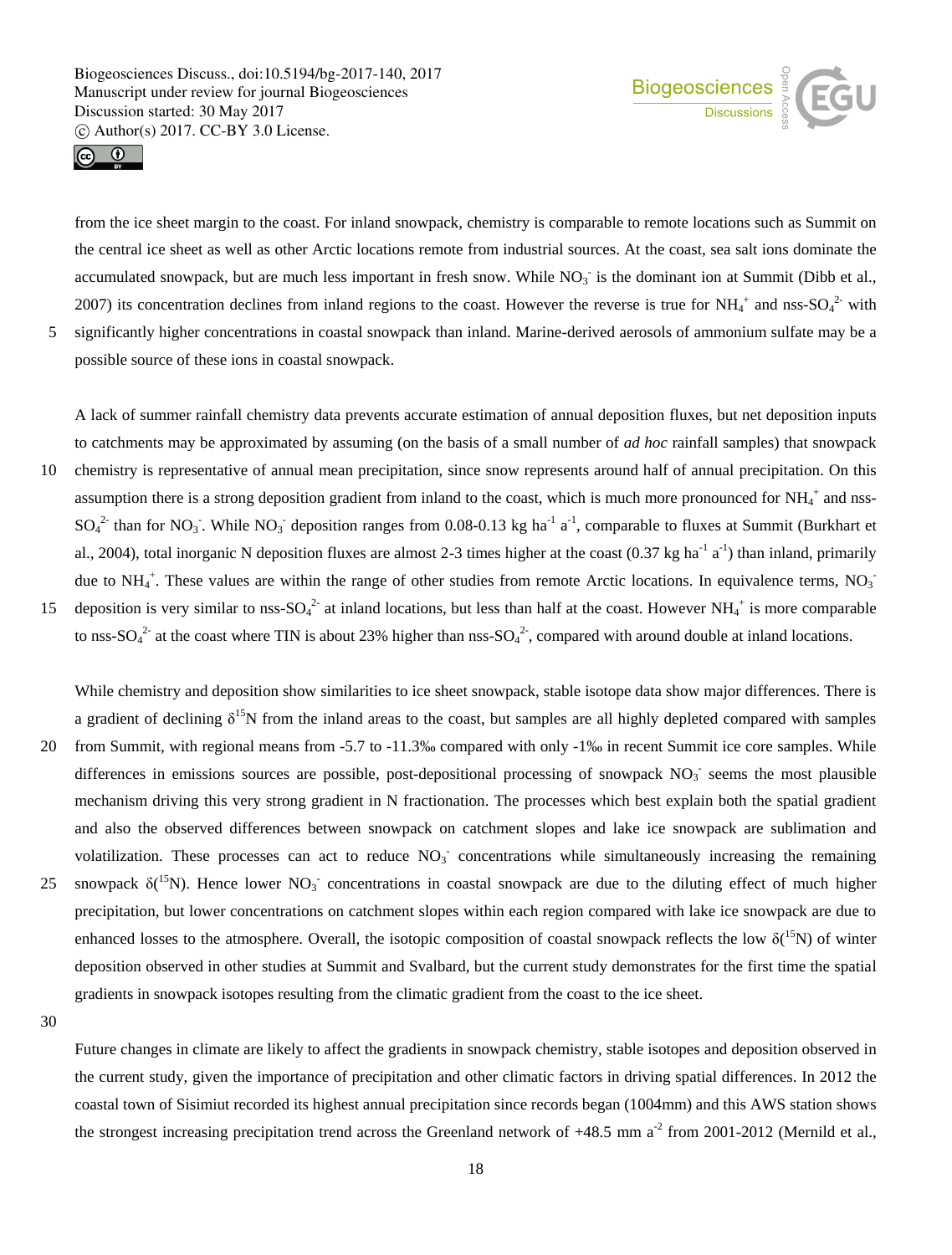



2015). Over the same period, Kangerlussuaq and the closest ice sheet sites showed decreasing trends in precipitation. It has also been speculated that climate change will affect the relative importance of source types and regions for deposition in the Arctic. While some of these sources are closely linked to industrial activity in the Arctic regions of Europe and the Russian Federation, emissions from forest fires and shipping activity could both increase with climatic warming in the Arctic polar

5 region (Hole et al.,2006b).

#### **Author contributions**

C. J. Curtis, N.J. Anderson, G. Simpson and J. Kaiser designed the study. Curtis, Anderson, Simpson, Jones and Whiteford carried out fieldwork and sample preparation. Kaiser and Marca carried out laboratory analyses. All authors contributed to 10 writing and interpretation of the data.

#### **Competing interests**

The authors declare that they have no conflict of interest.

## 15 **Data availability**

All underlying site location, chemistry and isotope data are publicly available via the following link: (DOI to follow)

# **Acknowledgments**

This project was funded by NERC (Long range atmospheric nitrogen deposition as a driver of ecological change in Arctic 20 lakes; grant NE/G020027/1 to UCL, NE/G019509/1 to UEA and NE/G019622/1 to Loughborough University). We thank Karen Schleiss of Kangerlussuaq and Prof Morten Nielsen of DTU (Sisimiut) for ad hoc rainfall sampling. Figure 1 was produced by Wendy Phillips of GAES. The study would not have been possible without the dedication in the field from James Shilland, Simon Patrick, Ewan Shilland and Simon Turner of UCL.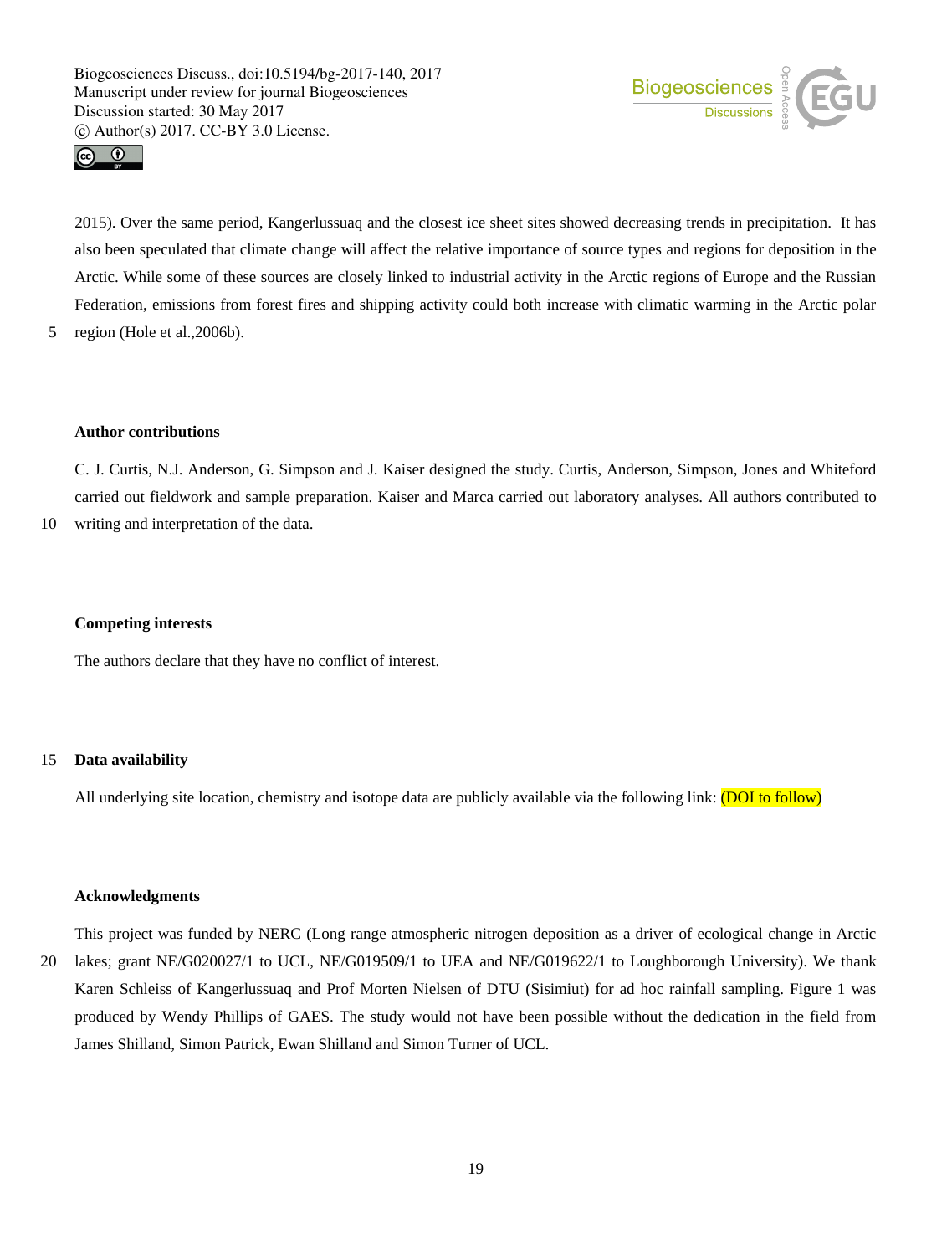



# **References**

AMAP: AMAP Assessment 2006: Acidifying Pollutants, Arctic Haze and Acidification in the Arctic, Arctic Monitoring and Assessment Programme (AMAP), Oslo, Norway, xii+112pp, 2006.

Bates, D., Maechler, M., Bolker, B. and Walker, S.: Fitting Linear Mixed-Effects Models Using lme4. Journal of Statistical

5 Software, 67(1), 1-48, doi:10.18637/jss.v067.i01, 2015.

- Bergström, A. K. and Jansson, M.: Atmospheric nitrogen deposition has caused nitrogen enrichment and eutrophication of lakes in the northern hemisphere, Global Change Biology, 12, 635-643, 2006.
- Bindler, R., Renberg, I., Appleby, P. G., Anderson, N. J. and Rose, N. L.: Mercury accumulation rates and spatial patterns in lake sediments from West Greenland: a coast to ice margin transect, Environ. Sci. Technol., 35, 1736-1741, 2001a.
- 10 Bindler, R., Renberg, I., Anderson, N. J., Appleby, P. G., Emteryd, O. and Boyle, J.: Pb isotope ratios of lake sediments in West Greenland: inferences on pollution sources, Atmospheric Environment, 35, 4675-4685, 2001b.
	- Björkman, M. P., Vega, C. P., Kühnel, R., Spataro, F., Ianniello, A., Esposito, G., Kaiser, J., Marca, A., Hodson, A., Isaksson, E. and Roberts, T. J.: Nitrate postdeposition processes in Svalbard surface snow, *J. Geophys. Res.,* 119, 12953, 10.1002/2013JD021234, 2014.
- 15 Bosson, E., Lindborg, T., Berglund, S., Gustafsson, L. -G., Selroos, J. -O., Laudon, H., Claesson, L. L. and Destouni, G.: Water balance and its intra-annual variability in a permafrost catchment: hydrological interactions between catchment, lake and talik, Hydrol. Earth. Syst. Sci. Discuss.*,* 10, 9271-9308, 2013.

- Burkhart, J. F., Bales, R. C., McConnell, J. R. and Hutterli, M. A.: Influence of North Atlantic Oscillation on anthropogenic transport recorded in northwest Greenland ice cores, Journal of Geophysical Research-Atmospheres, 111, D22309, doi: 10.1029/2005JD006771, 2006.
- Casciotti, K. L., Sigman, D. M., Hastings, M. G., Böhlke, J. K., Hilkert, A.: Measurement of the oxygen isotope composition 25 of nitrate in seawater and freshwater using the denitrifier method, Analytical Chemistry, 74, 4905-4912, 2002.
	- Clow, D. W., Ingersoll, G. P., Mast, A., Turk, J. T. and Campbell, D. H.: Comparison of snowpack and winter wetdeposition chemistry in the Rocky Mountains, USA: implications for winter dry deposition, Atmospheric Environment, 36, 2337-2348, 2002.
- de Caritat, P., Hall, G., Gìslason, S., Belsey, W., Braun, M., Goloubeva, N. I., Olsen, H. K., Scheie, J. O. and Vaive, J. E.: 30 Chemical composition of arctic snow: concentration levels and regional distribution of major elements, Science of the Total Environment, 336, 183-199, 2005.
	- Davies, T. D., Vincent, C. E. and Brimblecombe, P.: Preferential elution of strong acids from a Norwegian ice cap, Nature, 300, 161-163, 1982.

Burkhart, J. F., Hutterli, M. A., Bales, R. C. and McConnell, J. R.: Seasonal accumulation, timing and preservation of nitrate in firn at Summit, Greenland, Journal of Geophysical Research-Atmospheres, 109, D19302, doi10.1029/2004JD004658, 20 2004.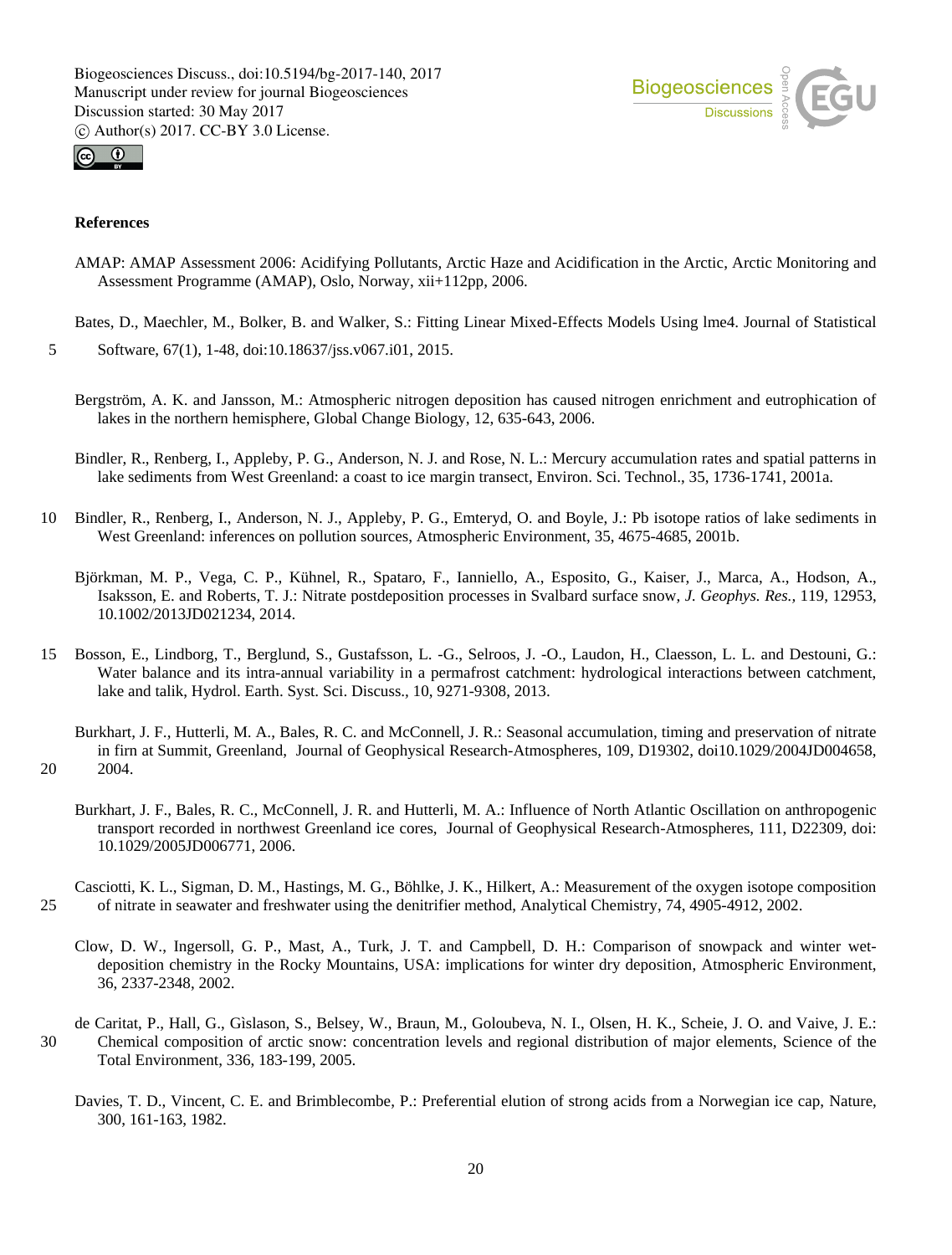



- Dibb, J. E. and Fahnestock, M.: Snow accumulation, surface height change, and firn densification at Summit, Greenland, J. Geophys. Res,*.* 109, D24113, doi:10.1029/2003JD004300, 2004.
- Dibb, J. E., Whitlow, S. I. and Arsenault, M.: Seasonal variations in the soluble ion content of snow at Summit, Greenland: constraints from three years of daily surface snow samples, Atmospheric Environment, 41, 5007-5019, 2007.
- 5 Fibiger, D. L., Dibb, J. E., Chen, D., Thomas, J. L., Burkhart, J. F., Huey, L. G. and Hastings, M.G.: Analysis of nitrate in the snow and atmosphere at Summit, Greenland: chemistry and transport, *J. Geophys. Res. Atmos.*, 121, doi: 10.1002/2015JD024187, 2016.
	- Fischer, H., Wagenbach, P. and Kipfstuhl, J.: Sulfate and nitrate firn concentrations on the Greenland ice sheet. 1. Largescale geographical deposition changes, Journal of Geophysical Research-Atmospheres, 103, 21927-21934, 1998a.
- 10 Fischer, H. Wagenbach, P. and Kipfstuhl, J.: Sulfate and nitrate firn concentrations on the Greenland ice sheet. 2. Temporal and anthropogenic deposition changes, Journal of Geophysical Research-Atmospheres, 103, 21935-21942, 1998b.
- Fisher, J. A., Jacob, D. J., Wang, Q., Bahreini, R., Carouge, C. C., Cubison, M. J., Dibb, J. E., Diehl, T., Jimenez, J. L., Leibensperger, E.M., Lu, Z., Meinders, M. B. J., Pye, H. T., Quinn, P. K., Sharma, S., Streets, D. G., Van Donkelaar, A. and Yantosca, R. M.: Sources, distribution, and acidity of sulfate-ammonium aerosol in the Arctic in winter-spring, 15 Atmospheric Environment, 45 (39), 7301-7318 2011.
	- Geng, L., Alexander, B., Cole-Dai, J., Steig, E. J., Savarino, J., Sofen, E. D. and Schauer, A. J.: Nitrogen isotopes in ice core nitrate linked to anthropogenic acidity change, PNAS*,* 111, 5808-5812, 2014.

Hanna, E., Mernild, S. H., Cappelen, J. and Steffen, K.: Recent warming in Greenland in a long-term instrumental (1881- 2012) climatic context: I. Evaluation of surface air temperature records, Environ. Res. Lett., 7, 045404, 2012.

- 20 Hastings, M. G., Steig, E. J. and Sigman, D. M.: Seasonal variations in N and O isotopes of nitrate in snow at Summit, Greenland: implications for the study of nitrate in snow and ice cores, J. Geophys. Res., 109, D20306, doi: 10.1029/2004JD004991, 2004.
	- Hastings M. G., Jarvis, J. C. and Steig, E. J.: Anthropogenic impacts on nitrogen isotopes of ice core nitrate, Science, 324, 1288, 2009.
- 25 Heaton, T. H. E., Wynn, P. and Tye, A. M.: Low  ${}^{15}N/{}^{4}N$  ratios for nitrate in snow in the High Arctic (79°N), Atmospheric Environment, 38, 5611-5621, 2004.
- Hole, L. R., Christensen, J., Ginzburg, V. A., Makarov, V., Pershina, N. A., Polischuk, A. I., Ruoho-Airola, T., Svistov, P. P. and Vasilenko, V. N.: Chapter 3: Concentrations and deposition of acidifying pollutants, in: AMAP Assessment 2006: Acidifying Pollutants, Arctic Haze and Acidification in the Arctic, Arctic Monitoring and Assessment Programme 30 (AMAP), Oslo, Norway, 11-30, 2006a.
	- Hole, L. R., Christensen, J., Forsius, M., Nyman, M., Stohl, A. and Wilson, S.: Chapter 2: Sources of acidifying pollutants and arctic haze precursors, in: AMAP Assessment 2006: Acidifying Pollutants, Arctic Haze and Acidification in the Arctic, Arctic Monitoring and Assessment Programme (AMAP), Oslo, Norway, 2-9, 2006b.

Hole, L. R., Christensen, J. H., Ruoho-Airola, T., Tørseth, K., Ginzburg, V. and Glowacki, P.: Past and future trends in 35 concentrations of sulfur and nitrogen compounds in the Arctic*,* Atmospheric Environment, 43, 928-939, 2009.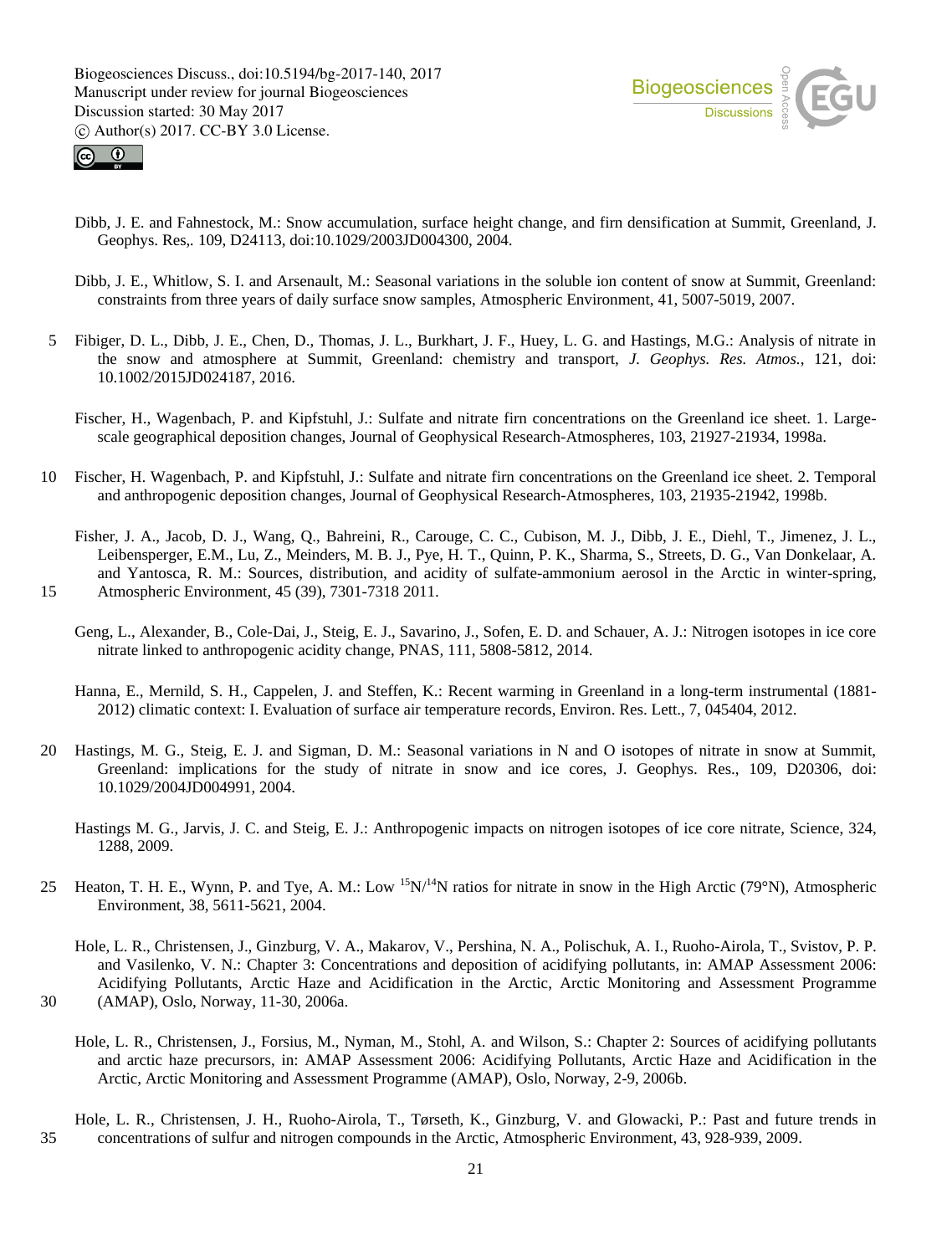



- Holtgrieve, G. W., Schindler, D. E., Hobbs, W. O., Leavitt, P. R., Ward, E. W., Bunting, L., Chen, G., Finney, B. P., Gregory-Eaves, I., Holmgren, S., Lisac, M. J., Lisi, P. J., Nydick, K., Rogers, L. A., Saros, J. E., Selbie, D. T., Shapley, M. D., Walsh, P. B. and Wolfe, A. P.: A coherent signature of anthropogenic nitrogen deposition to remote watersheds of the northern hemisphere, Science, 334, 1545-1548, 2011.Hothorn, T., Bretz, F. and Westfall, P.: Simultaneous Inference 5 in General Parametric Models, Biometrical Journal, 50(3), 346—363, 2008.
	- Ingersoll, G. P., Mast, A., Campbell, D. H., Clow, D. W., Nanus, L. and Turk, J.T.: Trends in snowpack chemistry and comparison to National Atmospheric Deposition Program results for the Rocky Mountains, USA, 1993-2004, Atmospheric Environment, 42, 6098-6113 2008.
- Ingersoll, G. P., Campbell, D., Mast, M. A., Clow, D. W., Nanus, L. and Frakes, B.: Snowpack chemistry monitoring 10 protocol for the Rocky Mountain Network; narrative and standards operating procedures, USGS Administrative Report, U.S. Geological Survey, Reston, Virginia, USA, 47pp, 2009.

Jaffe, D. A. and Zukowski, M. D.: Nitrate deposition to the Alaskan snowpack, Atmos. Env., 27A, 2935-2941, 1993.

Johansson, E., Berglund, S., Lindborg, T., Petrone, J., van As, D., Gustafsson, L. -G., Näslund, J. -O. and Laudon, H.: Hydrological and meterorological investigations in a periglacial lake catchment near Kangerlussuaq, west Greenland – 15 presentation of a new multi-parameter data set, Earth. Syst. Sci. Data, 7, 93-108, 2015.

Mayewski, P. A., Lyons, W. B., Spencer, M. J., Twickler, M. S., Buck, C. F. and Whitlow, S.: An ice core record of atmospheric response to anthropogenic sulfate and nitrate, Nature, 346, 554-556, 1990.

20 Mernild, S. H., Hanna, E., McConnell, J. R., Sigl, M., Beckerman, A. P., Yde, J. C., Cappelen, J., Malmros, J. K. and Steffen, K.: Greenland precipitation trends in a long-term instrumental climate context (1890-2012): evaluation of coastal and ice core records, Int. J. Climatology, 35, 303-320, 2015.

Michalski, G., Scott, Z., Kabiling, M. and Thiemens, M. H.: First measurements and modeling of  $\Delta^{17}O$  in atmospheric nitrate, Geophys. Res. Lett., 30(16), 1870, doi:1810.1129/2003GL017015, 2003.

- 25 Michalski, G., Meixner, T., Fenn, M., Hernandez, L., Sirulnik, A., Allen, E. and Thiemens, M.: Tracing atmospheric nitrate deposition in a complex semiarid ecosystem using  $\Delta^{17}O$ , Environmental Science and Technology, 38, 2175-2181, 2004.
	- Morin, S., Savarino, J., Bekki, S., Cavender, A., Shepson, P. B. and Bottenheim, J. W.: Major influence of BrO on the NO*<sup>x</sup>* and nitrate budgets in the Arctic spring, inferred from  $\Delta^{17}O(NO_3^-)$  measurements during ozone depletion events, Environmental Chemistry, 4, 238, 10.1071/en07003, 2007a.
- 30 Morin, S., Savarino, J., Bekki, S., Gong, S. and Bottenheim, J. W.: Signature of Arctic surface ozone depletion events in the isotope anomaly  $(\Delta^{17}O)$  of atmospheric nitrate, Atmos. Chem. Phys., 7, 1451, 2007b.
	- Morin, S., Savarino, J., Frey, M. M., Yan, N., Bekki, S., Bottenheim, J. W. and Martins, J. M. F.: Tracing the origin and fate of NOx in the Arctic atmosphere using stable isotopes in nitrate, Science, 322, 730-732, 2008.

Kaiser, J., Hastings, M. G., Houlton, B. Z., Rockmann, T. and Sigman, D. M.: Triple oxygen isotope analysis of nitrate using the denitrifier method and thermal decomposition of  $N_2O$ , Analytical Chemistry, 79, 599-607, 2007.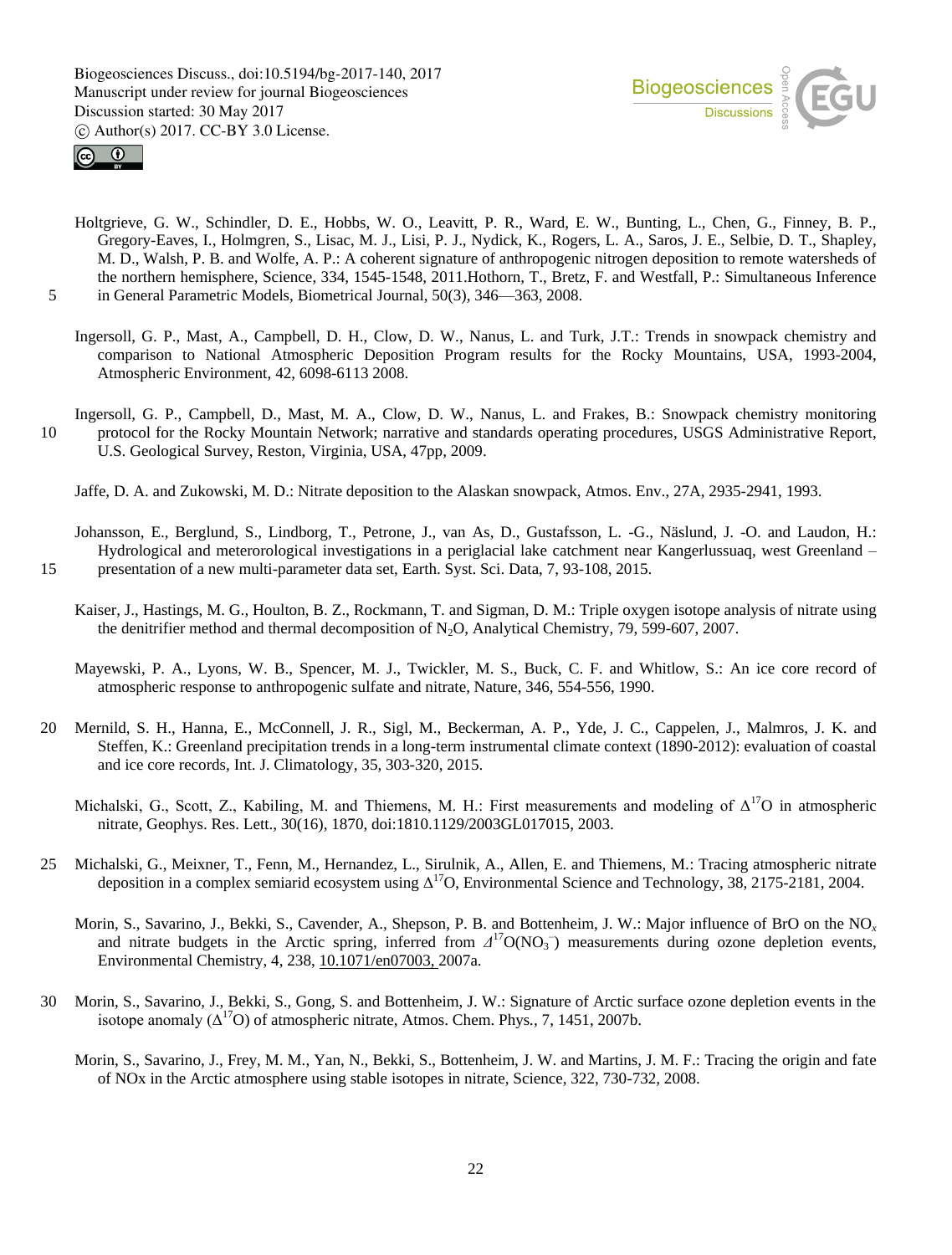



- Morin, S., Savarino, J., Frey, M. M., Domine, F., Jacobi, H.W., Kaleschke, L., Martins, J. M. F.: Comprehensive isotopic composition of atmospheric nitrate in the Atlantic Ocean boundary layer from 65ºS to 79ºN, J. Geophys. Res*.,* 114, D05303, 2009.
- Paulot, F., Jacob, D. J., Johnson, M. T., Bells, T. G., Baker, A. R., Keene, W. C., Lima, I. D., Doney, S. C. and Stock, C. A.: 5 Global oceanic emission of ammonia: constraints from seawater and atmospheric observations, Atmos. Chem. Phys., 9, 8883–8888, 2015.
	- Pedersen, S. H., Liston, G.E., Tamstorf, M.P., Westergaard-Nielsen, A., Schmidt, N.M. (2015) Quantifying episodic snowmelt events in Arctic ecosystems. *Ecosystems*, 18: 839-856.
- R Core Team: R: A language and environment for statistical computing, R Foundation for Statistical Computing, Vienna, 10 Austria, URL https://www.R-project.org/, 2016.
- Smol, J. P., Wolfe, A. P., Birks, H. J. B., Douglas, M. S. V., Jones, V. J., Korhola, A., Pienitz, R., Rühland, K., Sorvari, S., Antoniades, D., Brooks, S. J., Fallu, M. -A., Hughes, M., Keatley, B. E., Laing, T. E., Michelutti, N., Nazarova, L., Nyman, M., Paterson, A. M., Perren, B., Quinlan, R., Rautio, M., Saulnier-Talbot, E., Siitonen, S., Solovieva, N. and Weckström, J. Climate-drive regime shifts in the biological communities of arctic lakes, Proc. Nat. Acad. Sci., 102, 15 4397-4402, 2005.

- Turk, J. T., Taylor, H. E., Ingersoll, G. P., Tonnessen, K. A., Clow, D. W., Mast, M. A., Campbell, D. H. and Melack, J. M.: Major-ion chemistry of the Rocky Mountain snowpack, USA, Atmospheric Environment, 35, 3957-3966, 2001.
- 20 Tye, A. M., Heaton, T. H. E.: Chemical and isotopic characteristics of weathering and nitrogen release in non-glacial drainage waters on Arctic tundra, Geochimica et Cosmochimica Acta, 71, 4188-4205, 2007.
	- Vega, C. P., Pohjola, V. A., Samyn, D., Pettersson, R., Isaksson, E., Björkman, M. P., Martma, T., Marca, A. and Kaiser, J.: First ice core records of NO3− stable isotopes from Lomonosovfonna, Svalbard, J. Geophys. Res., 120, 313, 10.1002/2013JD020930, 2015a.
- 25 Vega, C. P., Björkman, M. P., Pohjola, V. A., Isaksson, E., Pettersson, R., Martma, T., Marca, A. and Kaiser, J.: Nitrate stable isotopes in snow and ice samples from four Svalbard sites, Polar Research, 34, 23246, 10.3402/polar.v34.23246, 2015b.
- Vet, R., Artz, R. S., Carou, S., Shaw, M., Ro, C. -U., Aas, W., Baker, A., Bowersox, V. C., Dentener, F., Galy-Lacaux, C., Hou, A., Pienaar, J. J., Gillett, R., Forti, M. C., Gromov, S., Hara, H., Khodzher, T., Mahowald, N. M., Nickovic, S., 30 Rao, P. S. P. and Reid, N. W.: A global assessment of precipitation chemistry and deposition of sulfur, nitrogen, sea salt, base cations, organic acids, acidity and pH, and phosphorus, Atmospheric Environment, 93, 3-100, 2014.
	- Williams, M. W., Seibold, C. and Chowanski, K.: Storage and release of solutes from a subalpine seasonal snowpack: soil and stream water response, Niwot Ridge, Colorado, Biogeochemistry*,* 95, 77-94, 2009.
- Yang, D., Ishida, S., Goodison, B. E. and Gunther, T.: Bias correction of daily precipitation measurements for Greenland, J. 35 Geophys. Res., 104, D6, 6171-6181.

Sturm, M., Taras, B., Liston, G. E., Derksen, C., Jonas, T. and Lea, J.: Estimating snow water equivalent using snow depth data and climate classes, Journal of Hydrometeorology, 11, 1380-1394, 2010.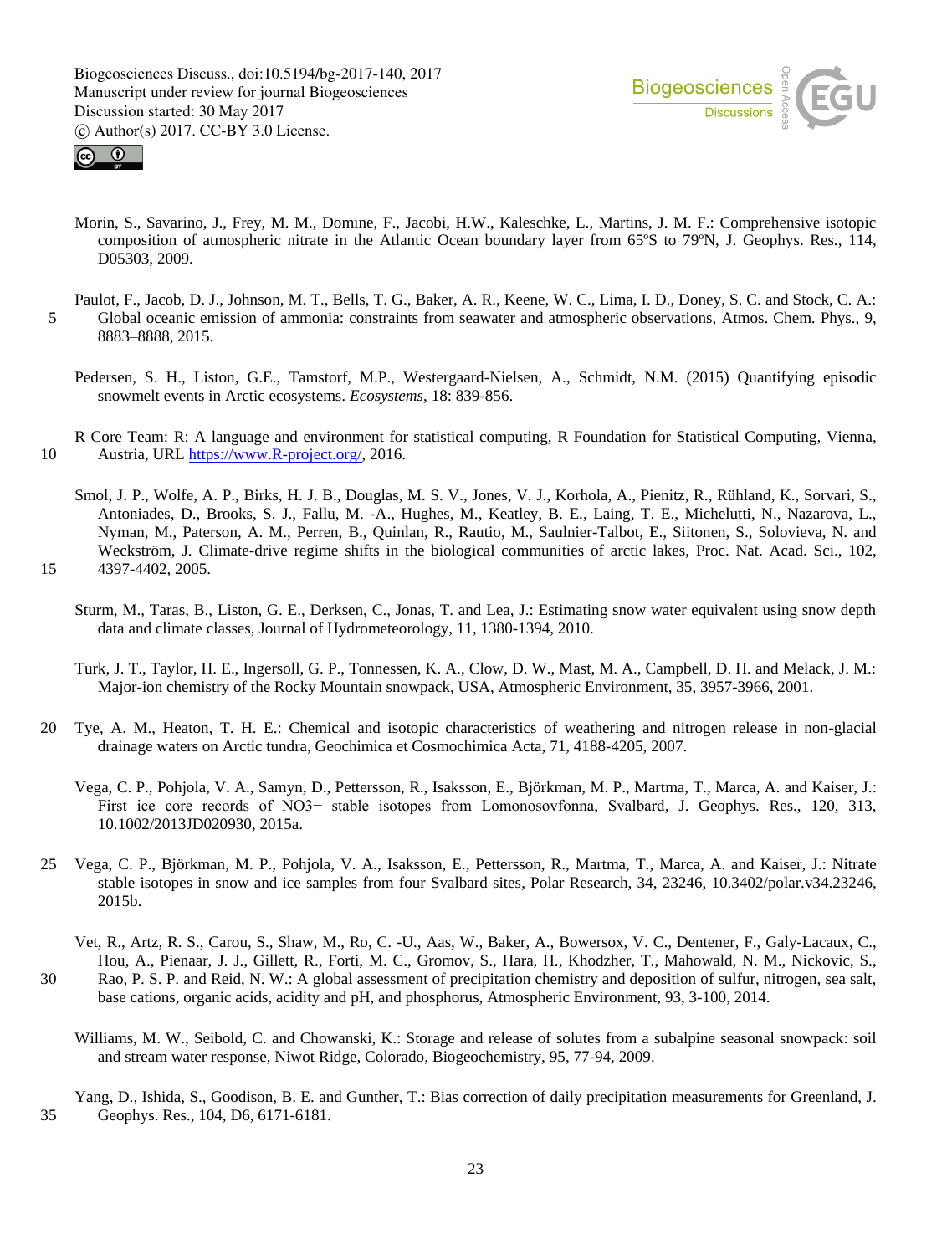





**Figure 1: Location of sampling regions and catchments within west Greenland**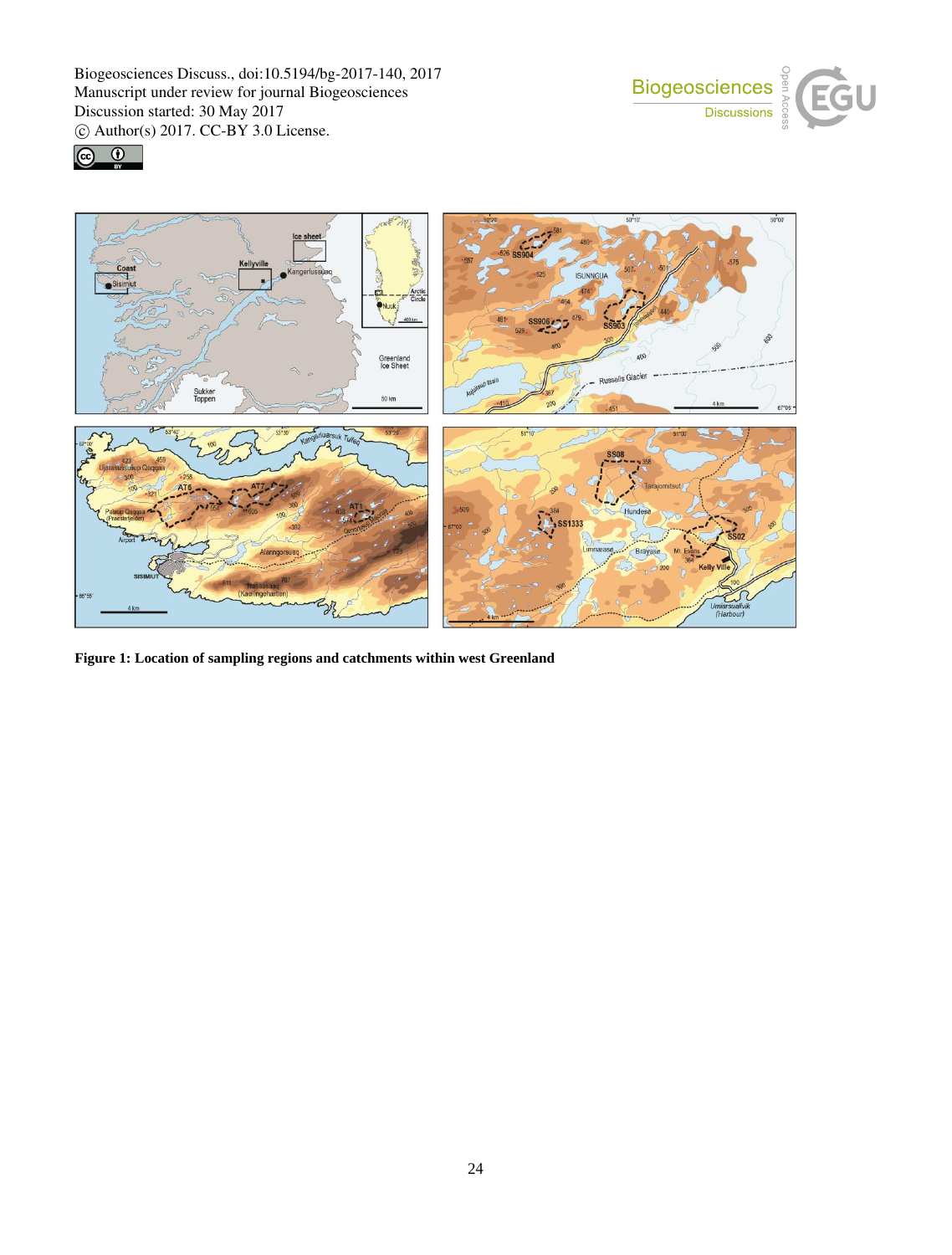





**Figure 2: a) Typical sublimating snowpack close to the ice sheet and lake ice snowcover on lake SS903 (24th March 2011), b) contrasting with deep snow profile on lower catchment slope of coastal site AT7 two days later (26th March 2011)**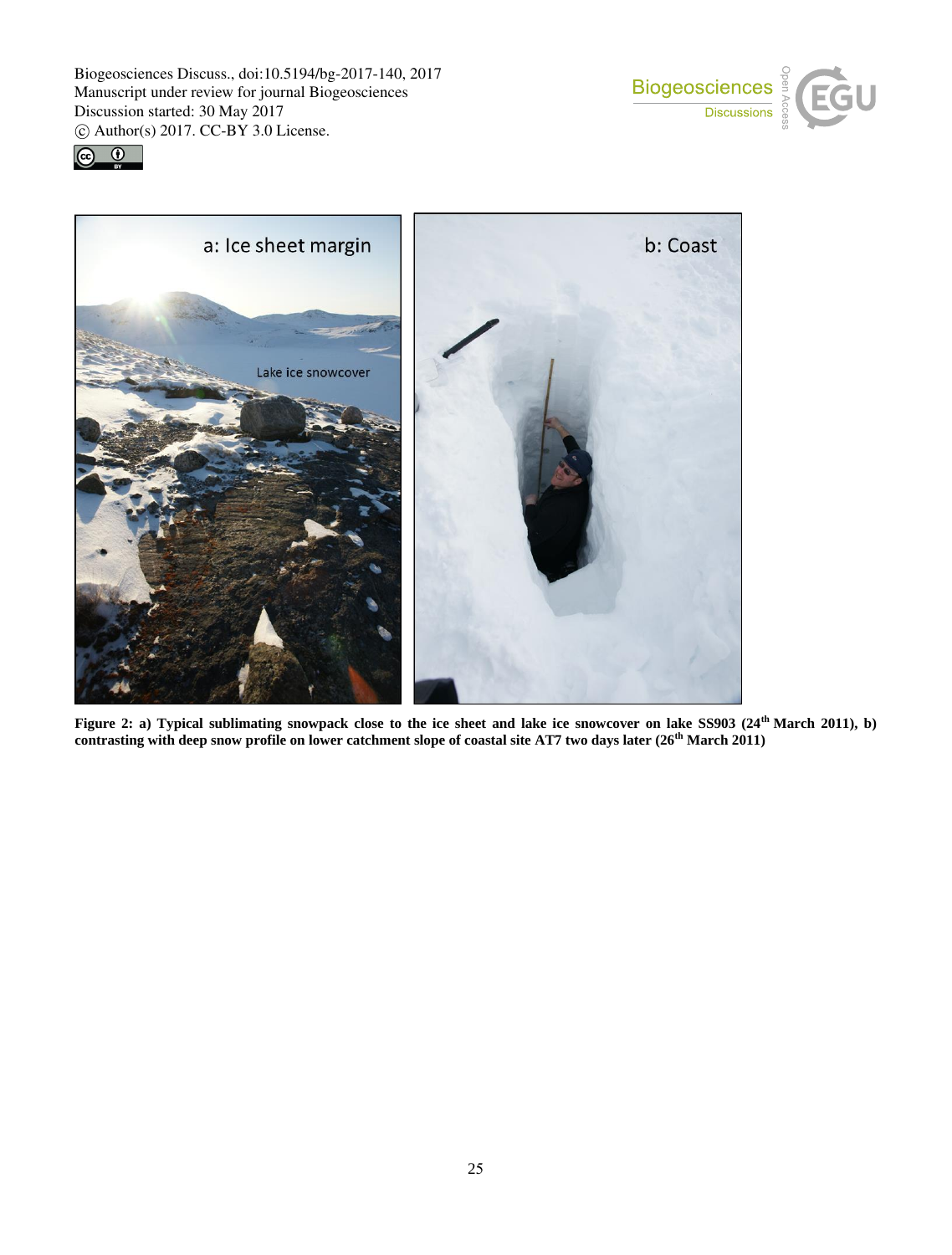





**Figure 3: Comparison of regional snowpack ion concentrations (aggregated data – n=24 per region; all units in µmol L -1 ). Boxes represents 25th and 75th percentiles, horizontal line = median, whiskers show data extent, points indicate outliers (1.5-3 IQRs outside box)**

5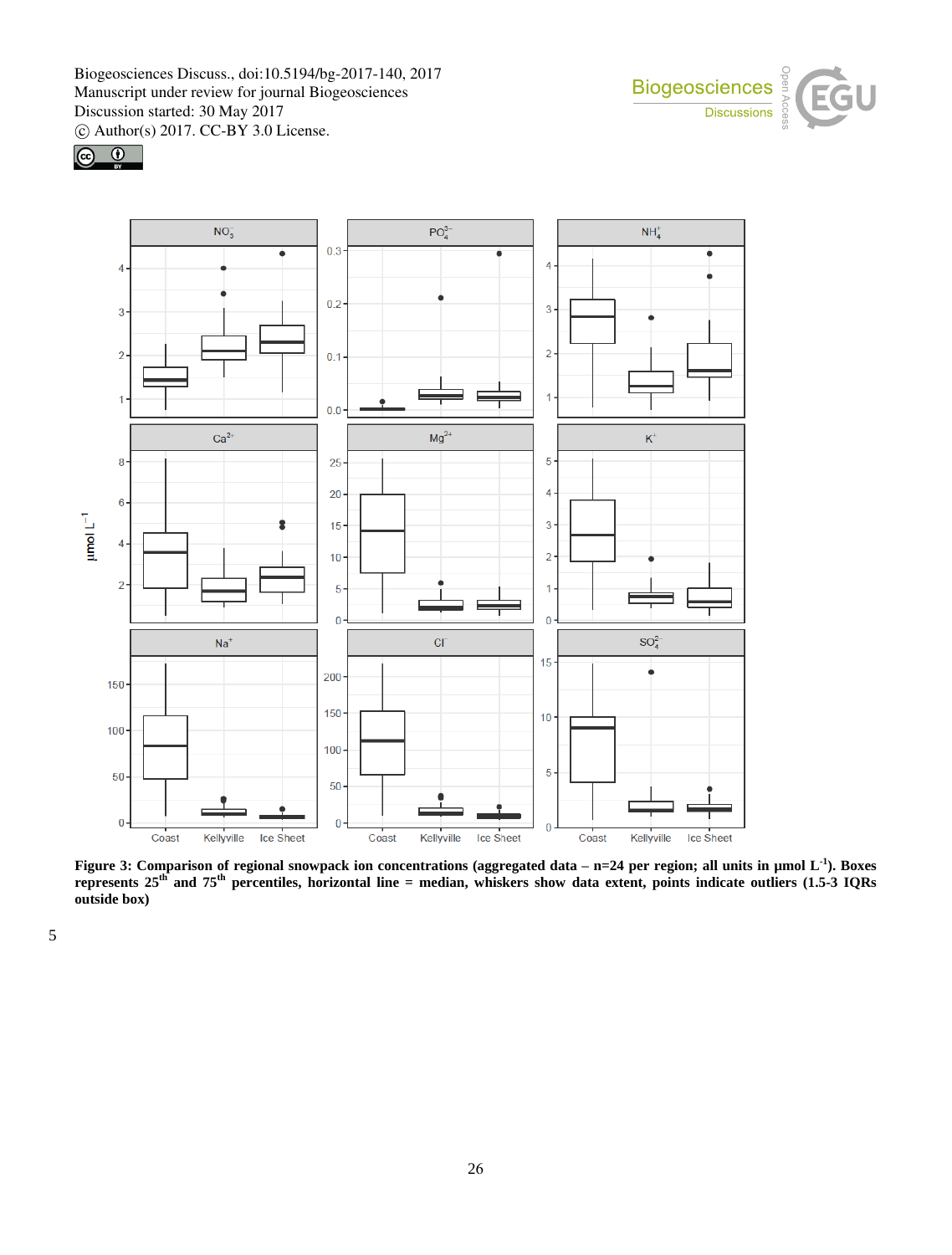





# **Figure 4: Comparison of lake ice (red) and terrestrial (blue) snowpack concentrations (µmol L-1 ) for selected ions. See Fig. 3 caption for explanation of boxplots.**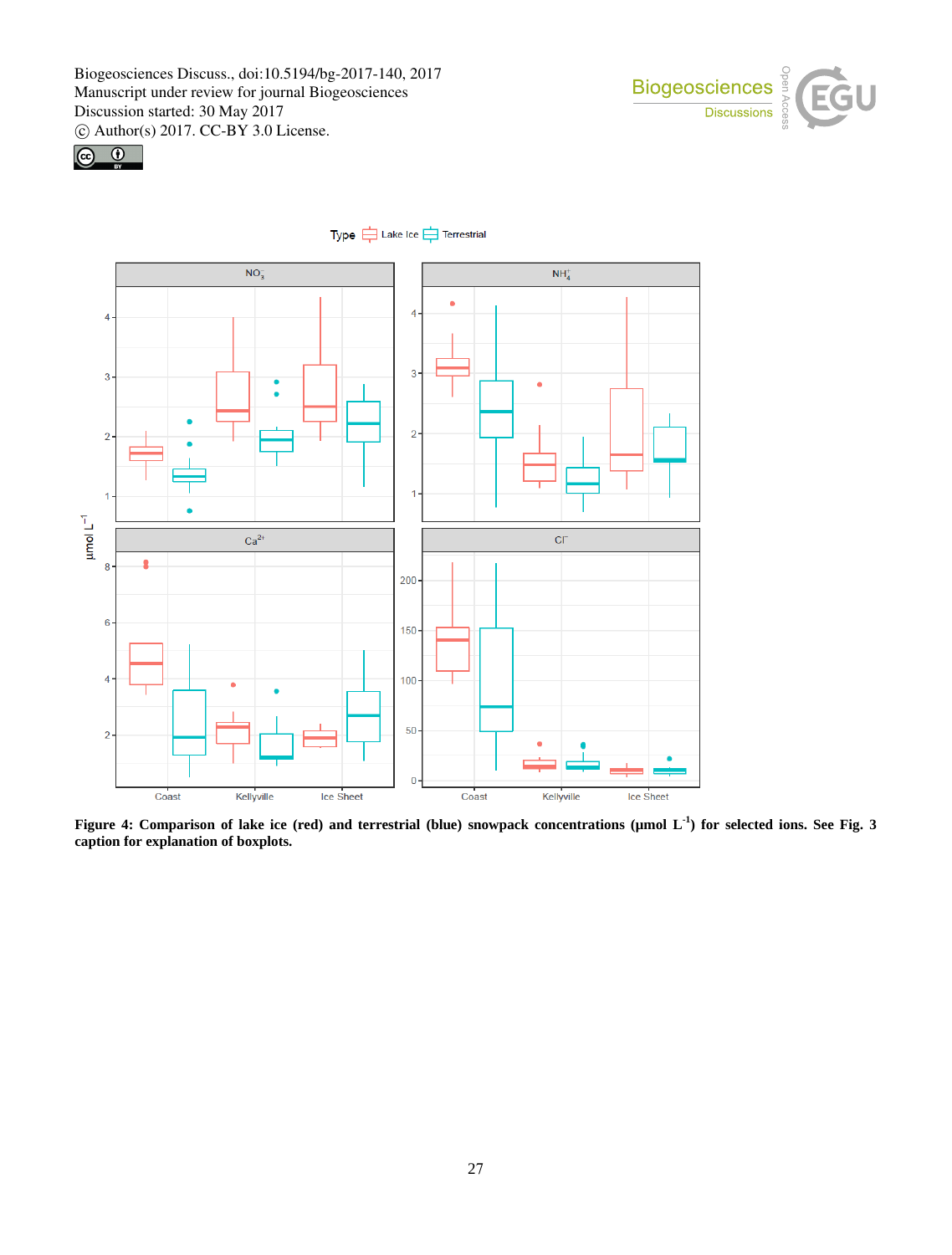





**Figure 5: Comparison of regional aggregated (n=24 per region) snowpack stable isotopes. See Fig.3 caption for explanation of boxplots.**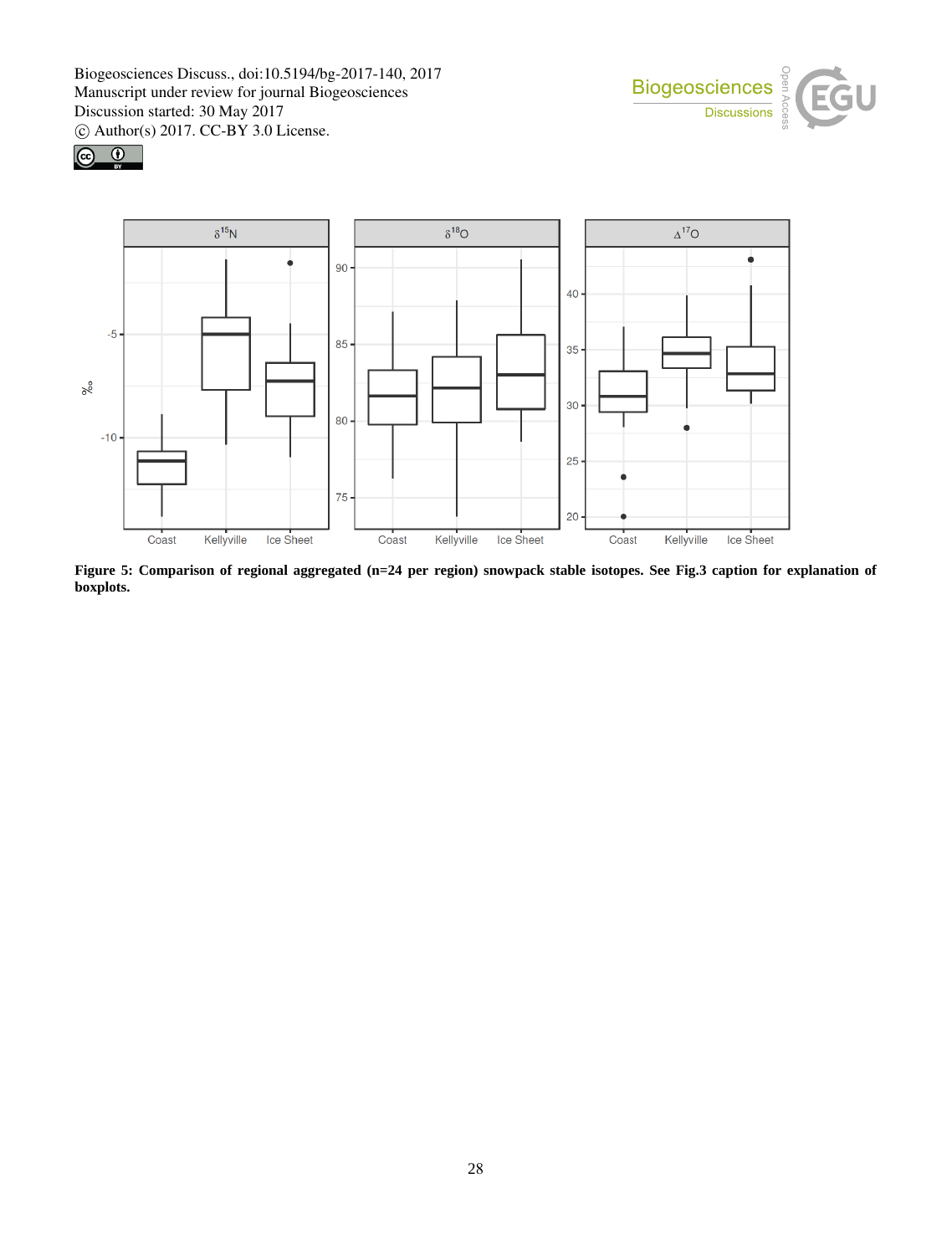



| <b>Region</b>    | <b>Site</b>      | Latitude<br>$(^\circ N)$ | Longitude<br>W) | <b>Altitude</b><br>(m) | Lake area<br>(ha) | <b>Catchment</b><br>area (ha) |
|------------------|------------------|--------------------------|-----------------|------------------------|-------------------|-------------------------------|
| <b>Ice Sheet</b> | SS906            | 67.120                   | 50.256          | 415                    | 9.3               | 50.6                          |
| <b>Ice Sheet</b> | SS903            | 67.130                   | 50.172          | 315                    | 38.0              | 117                           |
| <b>Ice Sheet</b> | SS904            | 67.157                   | 50.278          | 405                    | 12.4              | 42.5                          |
| Kelly Ville      | SS <sub>02</sub> | 66.996                   | 50.964          | 160                    | 36.8              | 217                           |
| Kelly Ville      | <b>SS08</b>      | 67.013                   | 51.075          | 163                    | 14.6              | 278                           |
| Kelly Ville      | SS1333           | 67.001                   | 51.146          | 308                    | 13.8              | 57.5                          |
| Coast            | AT <sub>1</sub>  | 66.967                   | 53.404          | 445                    | 8.0               | 49.7                          |
| Coast            | AT7              | 66.972                   | 53.585          | 324                    | 6.5               | 203                           |
| Coast            | AT5              | 66.961                   | 53.679          | 117                    | 7.5               | 443                           |

# **Table 1: Sampling catchment details (based on centroid of lakes)**

5 **Table 2: Snow depth measurements and snow water equivalents (SWE) by catchment and region**

| Site /             | Area |           | Altitude (m) |                  |           | Snow depth (cm) |           |                  | SWE (mm)    | Corr. SWE |          |
|--------------------|------|-----------|--------------|------------------|-----------|-----------------|-----------|------------------|-------------|-----------|----------|
| <b>Region</b>      | (ha) | Lake/Min. | Max.         | $\boldsymbol{n}$ | Range     | <b>Mean</b>     | <b>SD</b> | $\boldsymbol{n}$ | <b>Mean</b> | SD        | $(mm)$ * |
| SS906              | 50.6 | 415       | 463          | 64               | $1 - 55$  | 20.1            | 13.9      | 48               | 37.9        | 35.9      | 34.5     |
| SS903              | 117  | 315       | 476          | 155              | $0 - 74$  | 20.0            | 13.9      | 58               | 43.9        | 45.8      | 38.6     |
| SS904              | 42.5 | 405       | 487          | 104              | $0-103$   | 16.1            | 17.5      | 26               | 49.9        | 54.9      | 35.1     |
| <b>Ice Sheet</b>   |      | 315       | 487          | 323              | $0 - 103$ | 18.8            | 15.2      | 132              | 42.9        | 44.4      | 35.7     |
| <b>SS02</b>        | 217  | 160       | 372          | 123              | $0 - 65$  | 20.5            | 12.0      | 65               | 39.1        | 27.7      | 35.3     |
| <b>SS08</b>        | 278  | 163       | 279          | 120              | $2 - 50$  | 23.8            | 10.7      | 49               | 49.6        | 33.9      | 48.8     |
| SS1333             | 57.5 | 308       | 355          | 94               | $1 - 100$ | 24.4            | 15.3      | 39               | 53.3        | 41.7      | 48.6     |
| <b>Kelly Ville</b> |      | 160       | 372          | 337              | $0 - 100$ | 22.8            | 12.7      | 153              | 46.1        | 34.0      | 43.6     |
| AT <sub>1</sub>    | 49.7 | 445       | 558          | 102              | $0 - 240$ | 73.5            | 52.8      | 48               | 187.9       | 119.3     | 196.1    |
| AT7                | 203  | 324       | 441          | 111              | $1 - 260$ | 49.7            | 43.6      | 48               | 149.7       | 93.6      | 161.3    |
| AT <sub>5</sub>    | 443  | 117       | 197          | 112              | $5 - 250$ | 66.9            | 47.0      | 45               | 135.6       | 89.9      | 181.8    |
| Coast              |      | 117       | 551          | 325              | $0 - 260$ | 63.1            | 48.7      | 141              | 158.0       | 103.5     | 180.8    |

**\*Mean SWE corrected for larger number of snow depth-only measurements**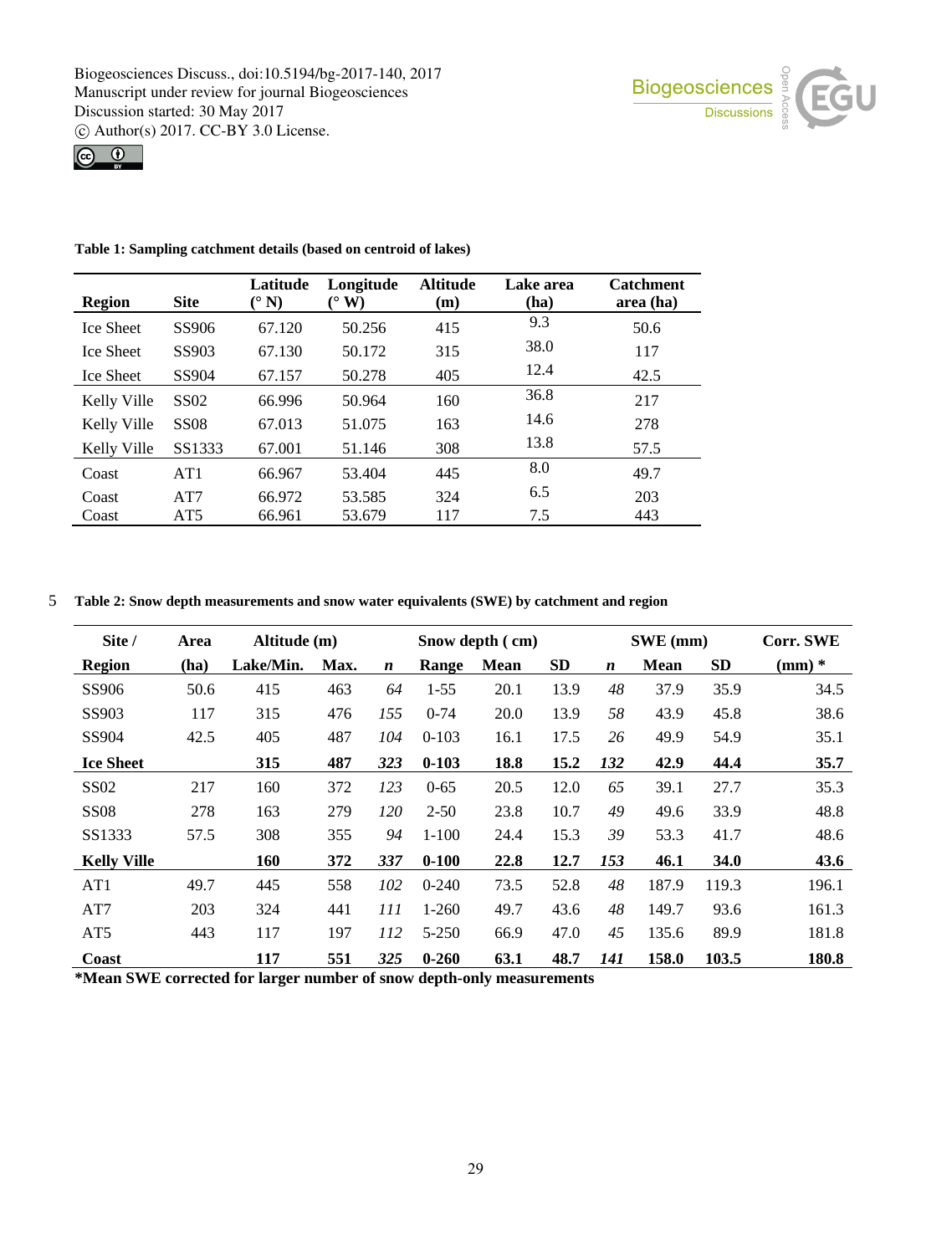



**Table 3a: Catchment terrestrial snowpack sampling details (n=5 per catchment)**

|                  |                  |            | <b>Altitude</b> | Depth      | Air temp          | Snow temp         |
|------------------|------------------|------------|-----------------|------------|-------------------|-------------------|
| <b>Region</b>    | <b>Site</b>      | Date       | (m)             | (cm)       | $({}^{\circ}C)$   | $({}^{\circ}C)$   |
| <b>Ice Sheet</b> | SS906            | 23/03/2011 | 430-440         | 24-34      | $-18$ to $-22$    | $-14$ to $-27$    |
| <b>Ice Sheet</b> | SS903            | 24/03/2011 | 333-371         | 27-74      | $-10$ to $-18$    | $-6$ to $-20$     |
| Ice Sheet        | SS904            | 30/03/2011 | 421-450         | $25 - 103$ | $-6$ to $-11.5$   | $-4$ to $-8.5$    |
| Kelly Ville      | SS <sub>02</sub> | 22/03/2011 | 192-260         | $23 - 65$  | $-16$ to $-25$    | $-13$ to $-31$    |
| Kelly Ville      | <b>SS08</b>      | 31/03/2011 | 198-211         | $40 - 48$  | $-8$ to $-11$     | $-8.5$ to $-13.5$ |
| Kelly Ville      | SS1333           | 01/04/2011 | 317-349         | 27-49      | $-9$ to $-15$     | $-7$ to $-11$     |
| Coast            | AT <sub>1</sub>  | 27/03/2011 | 478-558         | 28-240     | $0$ to $2$        | $-2.5$ to $-9$    |
| Coast            | AT <sub>7</sub>  | 26/03/2011 | 346-362         | 31-238     | $4 \text{ to } 6$ | $-0.5$ to $-9$    |
| Coast            | AT <sub>5</sub>  | 28/03/2011 | 132-143         | 74-141     | $-1$ to 0.5       | $-1.5$ to $-7$    |

**Table 3b: Lake ice snowpack sampling details (n=3 per lake)**

|                  |                 |            | <b>Altitude</b> | Depth     | Air temp          | Snow temp       |
|------------------|-----------------|------------|-----------------|-----------|-------------------|-----------------|
| <b>Region</b>    | <b>Site</b>     | Date       | (m)             | (cm)      | $({}^{\circ}C)$   | $({}^{\circ}C)$ |
| <b>Ice Sheet</b> | SS906           | 23/03/2011 | 421-430         | $12 - 23$ | $-18$             | $-10$ to $-18$  |
| <b>Ice Sheet</b> | SS903           | 24/03/2011 | 333-340         | $8 - 13$  | $-12$ to $-18$    | $-11$ to $-15$  |
| <b>Ice Sheet</b> | SS904           | 30/03/2011 | 414-430         | $5 - 10$  | $-11$ to $-12$    | $-5$ to $-8$    |
| Kelly Ville      | SS02            | 02/04/2011 | 169-180         | $15 - 23$ | $-9$ to $-12$     | $-6$ to $-9$    |
| Kelly Ville      | <b>SS08</b>     | 31/03/2011 | 166-178         | 20-30     | $-8$ to $-11$     | $-6$ to $-10.5$ |
| Kelly Ville      | SS1333          | 01/04/2011 | 311-323         | $20 - 25$ | $-12$ to $-15$    | $-7$ to $-15$   |
| Coast            | AT <sub>1</sub> | 27/03/2011 | 456-463         | $35 - 44$ | $4 \text{ to } 5$ | $-0.5$ to $-2$  |
| Coast            | AT <sub>7</sub> | 26/03/2011 | 336-344         | 19-32     | $1 \text{ to } 5$ | $-0.5$ to $-5$  |
| Coast            | AT5             | 28/03/2011 | 128-133         | $25-60$   | $0$ to $0.5$      | $-1$ to $-3$    |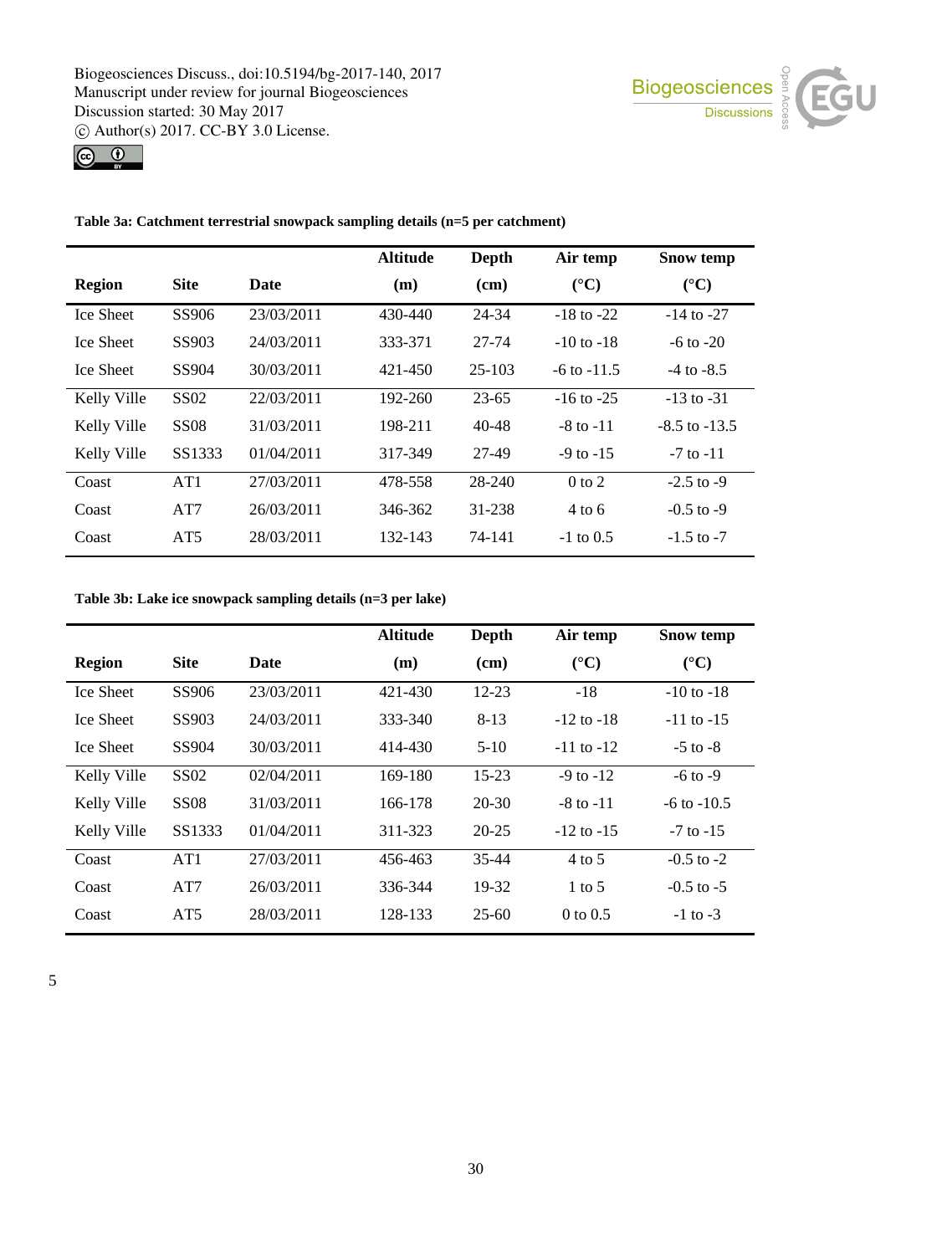



**Table 4: Comparison of aggregated snowpack chemistry (n=24 per region), derived non-marine concentrations of major ions (all in µmol L -1 ) and stable isotopes (per mille). See text for details of post-hoc pairwise comparisons. Coast = CO, Kelly Ville = KV, ice sheet = IS.**

| <b>Region:</b>               | Coast (CO) |           |             | Kelly Ville (KV) | <b>Ice Sheet (IS)</b> |           | Post hoc sig. differences |              |           |
|------------------------------|------------|-----------|-------------|------------------|-----------------------|-----------|---------------------------|--------------|-----------|
| Analyte                      | Mean       | <b>SD</b> | <b>Mean</b> | <b>SD</b>        | <b>Mean</b>           | <b>SD</b> | CO-KV                     | <b>CO-IS</b> | KV-IS     |
| <b>Nutrients</b>             |            |           |             |                  |                       |           |                           |              |           |
| NO <sub>2</sub>              | 0.0        | 0.0       | 0.0         | $0.0\,$          | 0.1                   | 0.4       |                           |              |           |
| $NH_4$ <sup>+</sup>          | 2.7        | 0.9       | 1.4         | 0.5              | 1.9                   | 0.8       | 0.0017                    |              |           |
| NO <sub>3</sub>              | 1.5        | 0.4       | 2.3         | 0.6              | 2.4                   | 0.6       | < 0.0001                  | < 0.0001     |           |
| PO <sub>4</sub> <sup>3</sup> | 0.0        | 0.0       | 0.1         | 0.1              | 0.1                   | 0.2       | $<$ 1e-05                 | $<$ 1e-05    |           |
| <b>Base cations</b>          |            |           |             |                  |                       |           |                           |              |           |
| $Ca^{2+}$                    | 3.5        | 2.0       | 1.8         | 0.8              | 2.5                   | 1.0       | < 0.001                   |              |           |
| $Mg^{2+}$                    | 13.8       | 7.4       | 2.6         | 1.2              | 2.5                   | 1.1       | $<$ 1e-08                 | $<$ 1e-08    |           |
| $\mathbf{K}^+$               | 2.8        | 1.4       | 0.8         | 0.3              | 0.8                   | 0.5       | $<$ 1e-05                 | $<$ 1e-05    |           |
| $Na+$                        | 86.9       | 48.5      | 12.2        | 6.0              | 7.1                   | 3.1       | < 0.001                   | < 0.001      |           |
| <b>Anions</b>                |            |           |             |                  |                       |           |                           |              |           |
| CI                           | 114.4      | 61.0      | 17.2        | 8.6              | 10.3                  | 4.3       | < 0.0001                  | < 0.0001     |           |
| $SO_4^2$                     | 7.7        | 4.2       | 2.4         | 2.6              | 1.8                   | 0.6       | < 0.0001                  | < 0.0001     |           |
| Non-sea salt                 |            |           |             |                  |                       |           |                           |              |           |
| $nss-Ca^{2+}$                | 1.4        | 1.4       | 1.6         | 0.7              | 2.3                   | 1.0       | $<$ 1e-08                 | $<$ 1e-08    | $<$ 1e-08 |
| $nss-Mg^{2+}$                | 2.4        | 1.8       | 0.9         | 0.5              | 1.5                   | 0.9       | < 0.001                   |              | 0.014     |
| $\text{nss-K}^+$             | 0.7        | 0.4       | 0.5         | 0.3              | 0.6                   | 0.4       |                           |              |           |
| $nss-Na^+$                   | $-11.5$    | 4.5       | $-2.5$      | 1.3              | $-1.8$                | 1.1       |                           |              |           |
| $nss-SO42$                   | 1.8        | 1.8       | 1.0         | 0.4              | 1.2                   | 0.5       | 0.0011                    | 0.0358       |           |
| <b>Isotopes</b>              |            |           |             |                  |                       |           |                           |              |           |
| $\delta(^{15}N)$             | $-11.3$    | 1.3       | $-5.7$      | 2.3              | $-7.5$                | 2.2       | < 0.0001                  | 0.001        |           |
| $\delta(^{18}\mathrm{O})$    | 81.7       | 2.8       | 81.9        | 3.5              | 83.3                  | 2.9       |                           |              |           |
| $\Delta(^{17}O)$             | 30.8       | 3.7       | 34.4        | 2.8              | 33.8                  | 3.3       | < 0.001                   | 0.0052       |           |